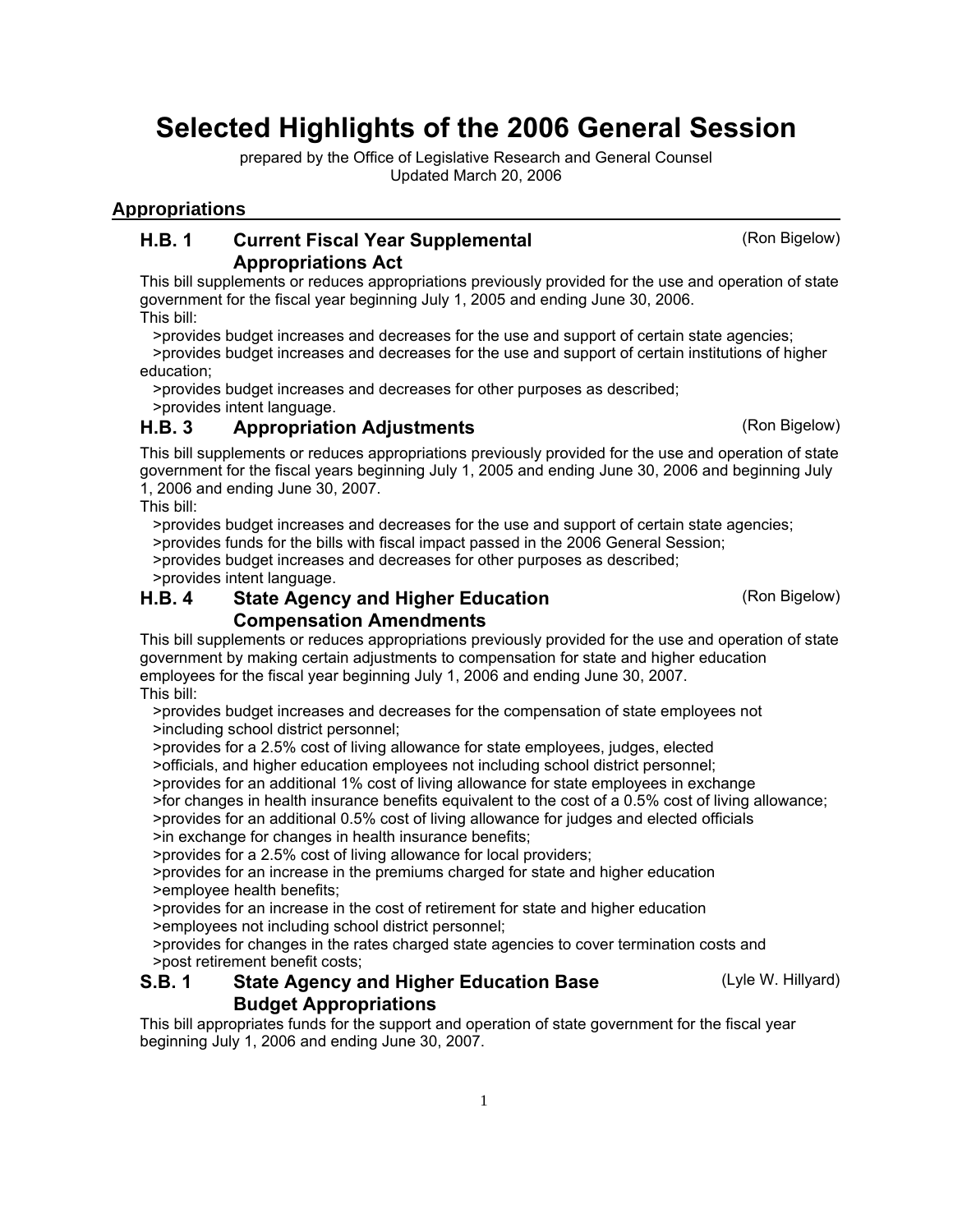>provides appropriations for the use and support of certain state agencies;

>provides appropriations for use and support of certain institutions of higher education;

>provides appropriations for other purposes as described;

>approves for internal service funds employment levels and capital acquisition amounts.

#### New Fiscal Year Supplemental Appropriations (Lyle W. Hillyard) Act S.B. 4

This bill supplements or reduces appropriations previously provided for the use and operation of state government for the fiscal year beginning July 1, 2006 and ending June 30, 2007. This bill:

>provides appropriations for the use and support of certain state agencies;

>provides appropriations for the use and support of certain institutions of higher education;

>provides appropriations for other purposes as described;

>provides intent language;

>approves employment levels for internal service funds;

>approves capital acquisition amounts for internal service funds;

>authorizes rates and fees.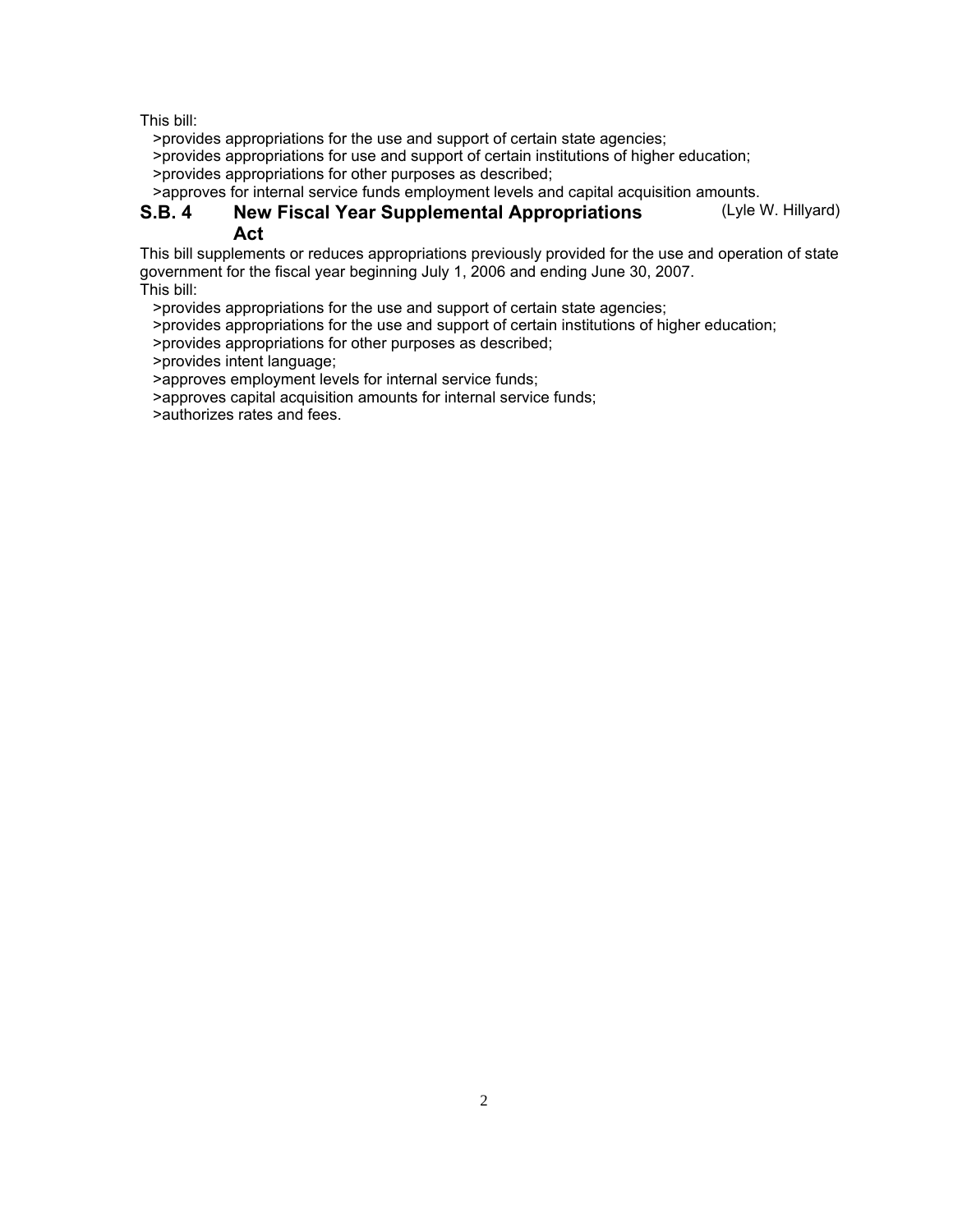#### **Bonds**

### S.B. 75 U Star Initiative (L. Alma Mansell)

This bill establishes a process for a Utah Science Technology and Research Initiative, authorizes the issuance of general obligation bonds for the construction of research buildings at Utah State University and the University of Utah, and appropriates monies for construction, administration, and operations.

This bill:

 >defines the intended scope of the Utah Science Technology and Research Project, including: •construction of research buildings at Utah State University and the University of Utah;

 •the creation of a technology outreach program delivered at strategic locations around Utah; •the funding of research teams to conduct science and technology research; and

 •requirements governing how revenues generated from the project will be allocated between the state, Utah State University, and the University of Utah;

 >creates the Utah Science Technology and Research Governing Authority, defines its membership and its powers and duties;

 >creates the Utah Science Technology and Research Governing Authority Advisory Council and defines its membership and its powers and duties;

 >authorizes the Utah Science Technology and Research Governing Authority to hold title to its property;

 >modifies the Bonding Code by authorizing the issuance and sale of \$111,100,000 in general obligation bonds by the State Bonding Commission for construction of a Bio Innovations Research Institute at Utah State University and a Neuroscience and Biomedical Technology Research Building at the University of Utah;

 >specifies the use of the general obligation bond proceeds and the manner of issuance; >provides expressions of legislative intent; and

 >establishes a salary range for the executive director of the Utah Science Technology and Research Governing Authority.

## S.B. 236 Revenue Bond and Capital Facilities (John W. Hickman) Authorizations and General Obligation Bond Authorization Amendments

This bill authorizes certain state agencies and higher education institutions to issue revenue bonds or to build capital facilities using agency or institutional funds and amends certain prior authorizations. This bill:

 >authorizes the issuance of revenue bonds by the State Building Ownership Authority and the State Board of Regents;

>authorizes other capital facility construction from agency or institutional funds;

>modifies existing general obligation bond authorizations; and

>modifies certain prior authorizations for revenue bonds and capital facility construction.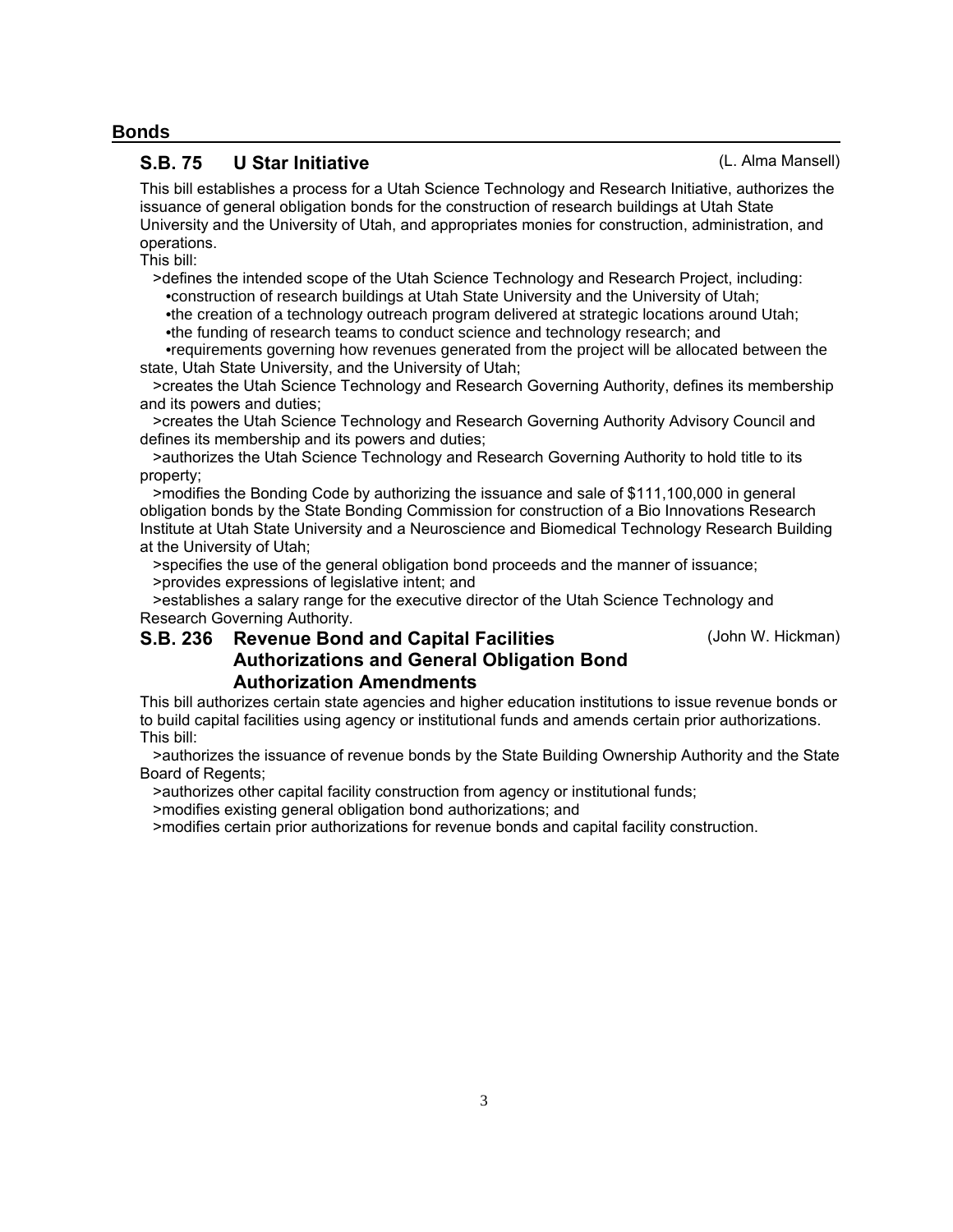**Business**

#### Workers' Compensation Studies Including **Studies** (Joseph G. Murray) Coverage of Firefighters and Drug Officers H.B. 9

This bill modifies the Utah Labor Code to provide for a study of the medical causality between exposure of firefighters and drug officers and certain diseases. This bill:

 >provides for use of monies in the Workplace Safety Account to study certain workers' compensation issues;

 >provides for the study of certain workers' compensation issues; and >makes technical changes.

## H.B. 72 Workers' Compensation for the State **Example 20 Gordon E. Snow**)

This bill amends the Insurance Code, the Utah Labor Code, and the Utah Administrative Services Code to address workers' compensation coverage for the state. This bill:

>addresses the makeup of the Workers' Compensation Fund's board of directors;

 >beginning July 1, 2007, deletes the requirement that state entities pay the Workers' Compensation Fund for workers' compensation coverage;

 >beginning July 1, 2007, establishes requirements for the state to secure the payment of workers' compensation benefits for its employees;

>addresses duties of the risk manager;

 >addresses the application to the state of certain statutes applicable to self-insured employers; and >makes conforming amendments and technical changes.

#### Alcoholic Beverage Amendments - Eliminating (Peter C. Knudson) Alcohol Sales to Youth S.B. 58

This bill modifies the Alcoholic Beverage Control Act and related statutes to address state policy in funding the Alcoholic Beverage Enforcement and Treatment Restricted Account and issues relating to preventing the sale of alcohol to minors.

This bill:

>amends definitions;

 >clarifies the statewide public purpose of appropriations from the Alcoholic Beverage Enforcement and Treatment Restricted Account and the licenses considered in calculation formulas under from that account;

>modifies provisions related to alcohol training and education seminars including:

 •training for persons who sell or directly supervise the sale of beer for an off-premise beer retailer that sells beer for off-premise consumption; and

 •penalties if certain individuals fail to complete an alcohol training and education seminar; >imposes requirements on off-premise beer retailers;

 >requires the creation of a tracking system for violations related to the sale of alcoholic beverages to a minor;

>addresses penalties related to the sale of alcoholic beverages to a minor;

>modifies the duties of certain state agencies;

 >modifies provisions related to the investigation of the sales of alcohol or tobacco to underaged individuals; and

4

>makes technical changes.

## **S.B. 71 Consumer Credit Protection Carrier Carles Consumer Credit Protection** Carlene M. Walker)

This bill addresses consumer credit protections.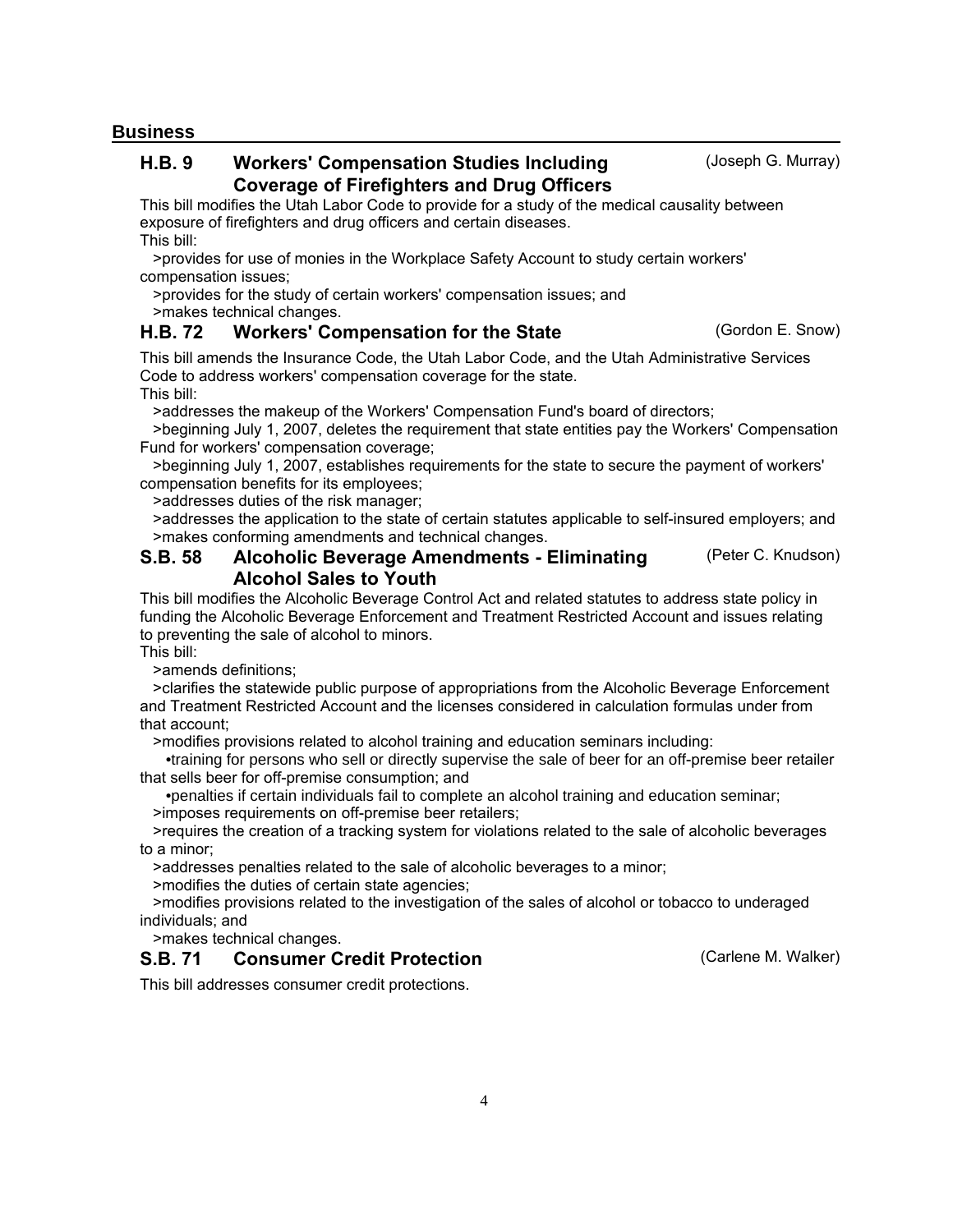>defines terms;

>allows a consumer to place a security freeze on the consumer's credit report;

>outlines the method for placing and removing a security freeze;

>provides exceptions;

 >prohibits the release of a credit report that is subject to a security freeze, except in certain instances;

>allows certain fees to be charged in connection with a security freeze;

>governs changes to a credit report that is subject to a security freeze;

>prohibits some uses of a consumer's personal information; and

>provides for enforcement.

#### **Community, Culture, and Economic Development**

#### Expenditures for Tourism, Recreation, The Control (J. Stuart Adams) Cultural, and Convention Facilities and **Activities** H.B. 40

This bill modifies provisions related to revenue sources and expenditures for tourism, recreation, cultural, and convention facilities and activities. This bill:

 >requires an audit of and report on the use of tourism, recreation, cultural, and convention facilities tax funds imposed by the legislative body of a county;

 >modifies provisions related to the composition and duties of county tourism tax advisory boards; >provides that the report on the use of transient room tax funds and tourism, recreation, cultural, and convention facilities tax funds shall include a breakdown of expenditures of the tax funds into designated categories;

 >provides that a copy of the report shall be forwarded to the Governor's Office of Economic Development, the county's tourism tax advisory board, and the Office of the Legislative Fiscal Analyst; and

>makes certain technical changes.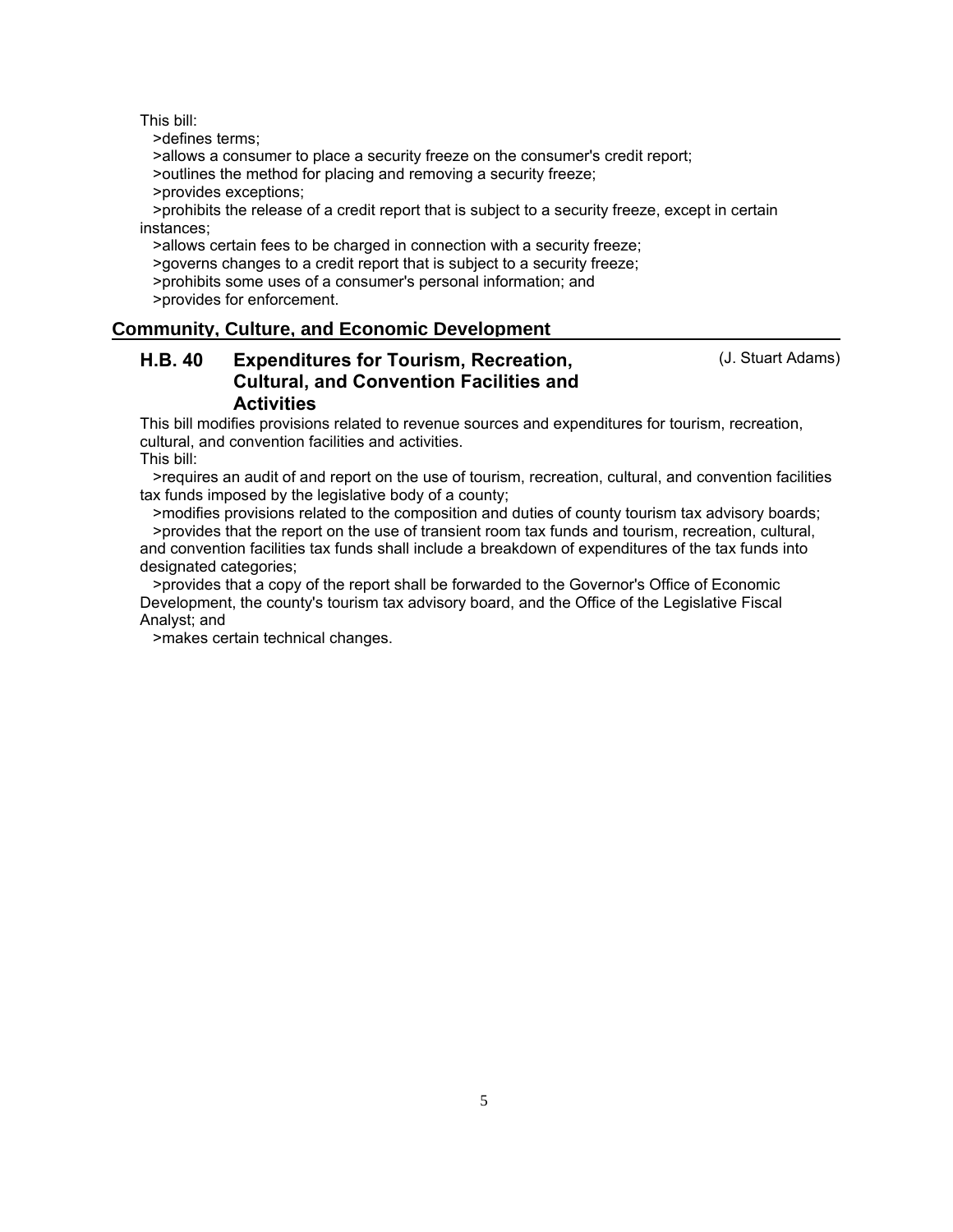#### **Driver License**

#### H.B. 158 Sex Offender Amendments (Brad L. Dee)

This bill modifies the Uniform Driver License Act, Utah Criminal Code, and the Code of Criminal Procedure by amending provisions related to sex offenders. This bill:

>amends definitions;

 >provides that a driver license or identification card expires on the birth date of the applicant in the first year following the date that the driver license or identification card was issued if the person is required to register as a sex offender;

 >provides that an applicant for a driver license or identification card shall indicate on the application whether the applicant is required to register as a sex offender;

 >provides that if a person is currently required to register as a sex offender and the person has applied for and received a driver license or identification card:

 •the person's driver license or identification card expires on the person's next birth date beginning on July 1, 2006;

 •the person shall surrender the person's driver license or identification card on or before the person's next birth date beginning on July 1, 2006; and

 •the person may apply for a driver license or identification card with a one-year expiration date; >provides that if a person is convicted of a registerable sex offense after the person has applied for a driver license or identification card, the person:

 •shall surrender the person's driver license or identification card on the person's next birth date following conviction; and

•may apply for a driver license or identification card with a one-year expiration date;

 >requires the Driver License Division to keep on its computerized records the applicant's indication whether the applicant is required to register as a sex offender;

 >provides that it is a class A misdemeanor if a person knowingly fails to comply with the driver license or identification card indication or license surrender provisions for registered sex offenders;

 >prohibits the Driver License Division from granting an extension for a license certificate issued with a one-year expiration date to someone required to register as a sex offender;

 >prohibits sex offenders from obtaining a reduction of the offender's conviction while registration requirements exist;

 >provides that a sex offender convicted in any other state or by the United States government shall register with the Department of Corrections within ten days after entering the state;

 >provides that a sex offender shall register with the Department of Corrections within five days of every change of the sex offender's place of habitation or vehicle or education information;

 >requires an agency in the state that registers certain sex offenders to notify the offender of the duty to comply with the driver license or identification surrender and application provisions;

 >requires any person who is required to register in another state or by the United States to register with the state if the person is in the state for ten days;

>changes the annual registration period during which certain sex offenders shall register;

>extends the registration requirements for certain offenses from ten years to lifetime;

>amends the penalty for failing to register for certain sex offenders;

>extends notification requirements to offenders working in all educational institutions;

 >repeals a provision that prohibits members of the public from publicizing the sex offender registry information;

 >requires the state to maintain the registry on the Internet and index it by surname and postal codes; and

>makes technical changes.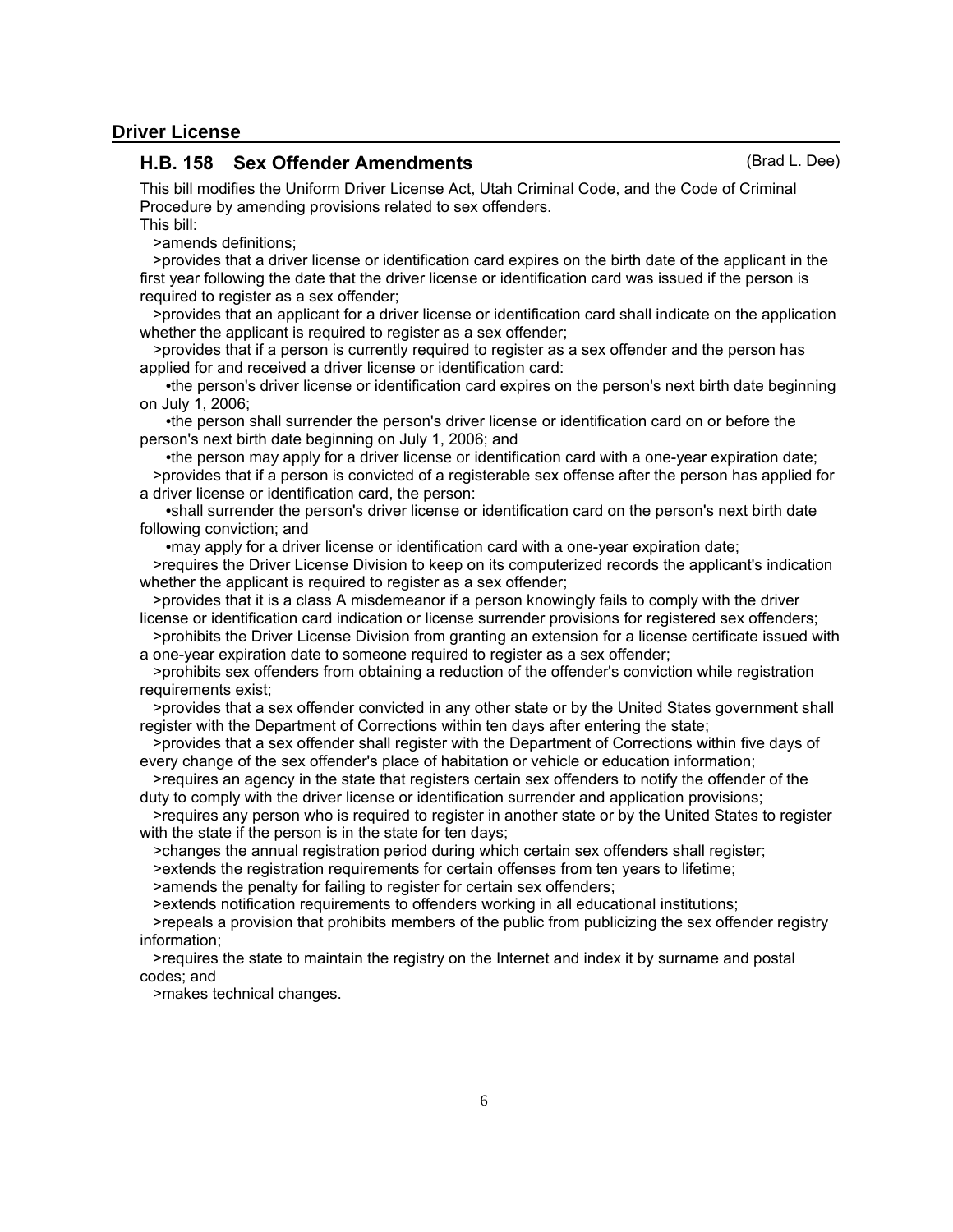## **Economic Development**

## H.B. 131 Economic Development Incentives (Brad L. Dee)

This bill repeals a provision of the Economic Development Incentives Act related to not qualifying for financial assistance from the Industrial Assistance Fund. This bill:

 >repeals the provision in the Economic Development Incentives Act that precludes a project qualified to receive partial rebates of new state revenues generated by the project under the Act from receiving additional financial assistance from the Industrial Assistance Fund.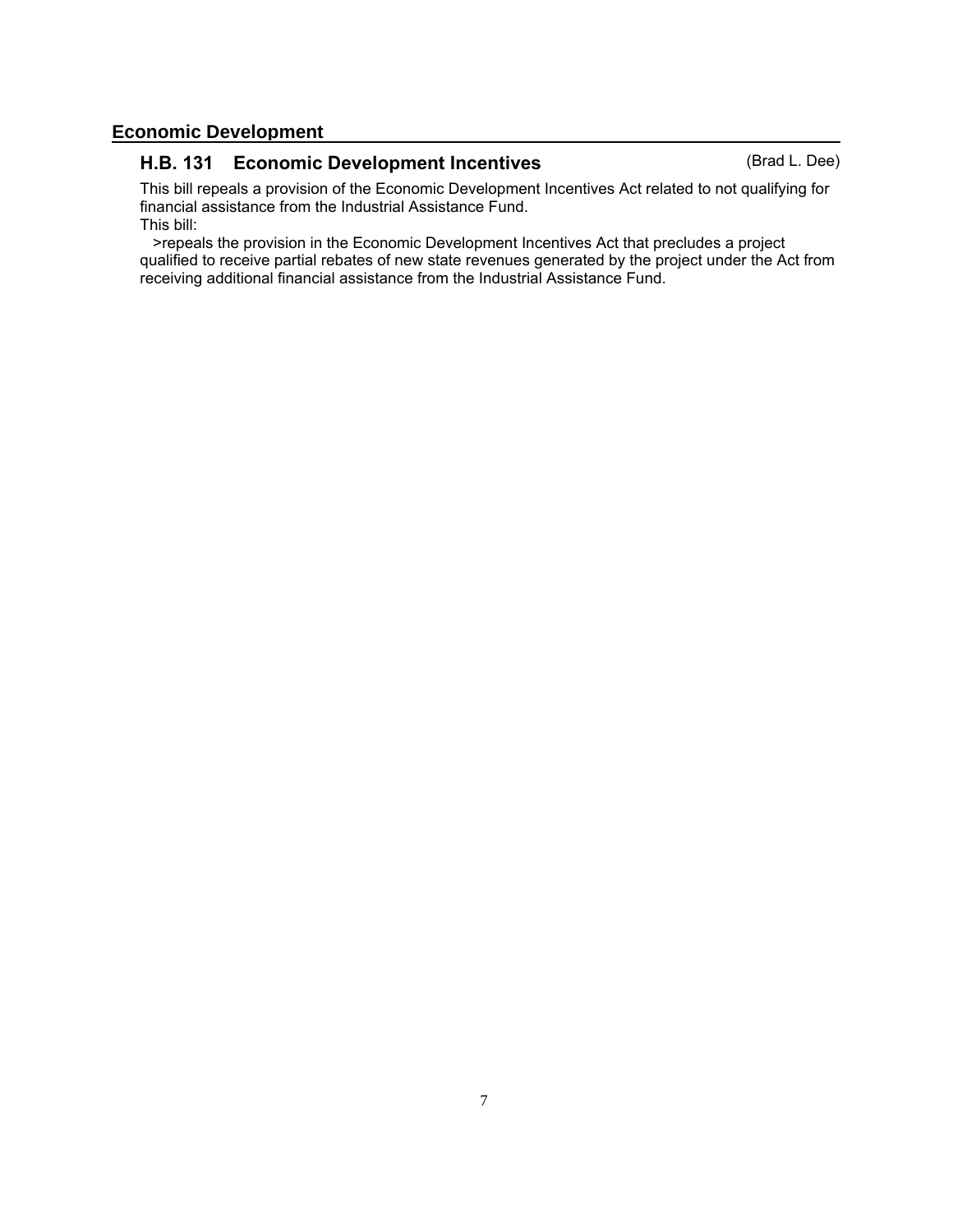#### **Education**

#### H.B. 77 School District Boundaries (David N. Cox)

This bill modifies procedures related to the creation of a new school district. This bill:

 >allows the governing body of certain cities and counties to submit for voter approval a proposal to establish a new school district;

 >imposes requirements for the filing and processing of a petition or request to create a new school district;

 >requires the county legislative body to make district boundary changes when voters approve a new school district;

 >provides for transfer of property and indebtedness of affected districts consistent with procedures for other types of school district boundary changes;

 >provides for certain treatment of transferred employees of affected districts; and >makes technical changes.

#### H.B. 151 Adjustments in Funding for Concurrent (Margaret Dayton) Enrollment

This bill adjusts partial tuition for concurrent enrollment courses and modifies the distribution of the annual appropriation for accelerated learning programs. This bill:

 >authorizes a student to be charged a per credit hour partial tuition for concurrent enrollment higher education courses offered in public schools; and

>makes technical corrections.

## H.B. 181 Education Reform **Example 20** (Stephen H. Urquhart)

This bill provides stipends for supplemental instruction to students who have not passed the Utah Basic Skills Competency Test, funding to implement proposals to improve mathematics achievement test scores in grades four through six, and modifications to the Utah Orderly School Termination Procedures Act.

This bill:

 >specifies eligibility requirements for students to receive a stipend for basic skills education; >establishes stipend amounts;

 >requires basic skills providers to accept students for instruction on a first come/first served basis; >allows a basic skills provider to charge a stipend recipient an additional amount above the stipend amount;

 >provides that a basic skills provider shall receive payment in the amount of the stipend if the stipend recipient passes the subtest for which the basic skills provider provided instruction;

 >requires the State Board of Education to administer the Basic Skills Education Stipend Program and make rules;

 >requires the Legislature to annually appropriate money from the General Fund for stipends for basic skills education;

 >directs the State Board of Education to issue a request for proposals from school districts and charter schools to improve mathematics achievement test scores of students in grades four through six;

 >requires the proposals to use professional development, incentive bonuses, or a combination of both, as a strategy to improve mathematics achievement test scores;

>requires the State Board of Education to:

 •give priority to Title I schools in awarding funding to implement proposals; and •report to the Education Interim Committee on the implementation of proposals to improve mathematics achievement test scores;

 >specifies procedures for the termination or discontinuation of a career employees's contract; and >appropriates money for stipends for basic skills education and to implement proposals to improve mathematics achievement test scores of students in grades four through six.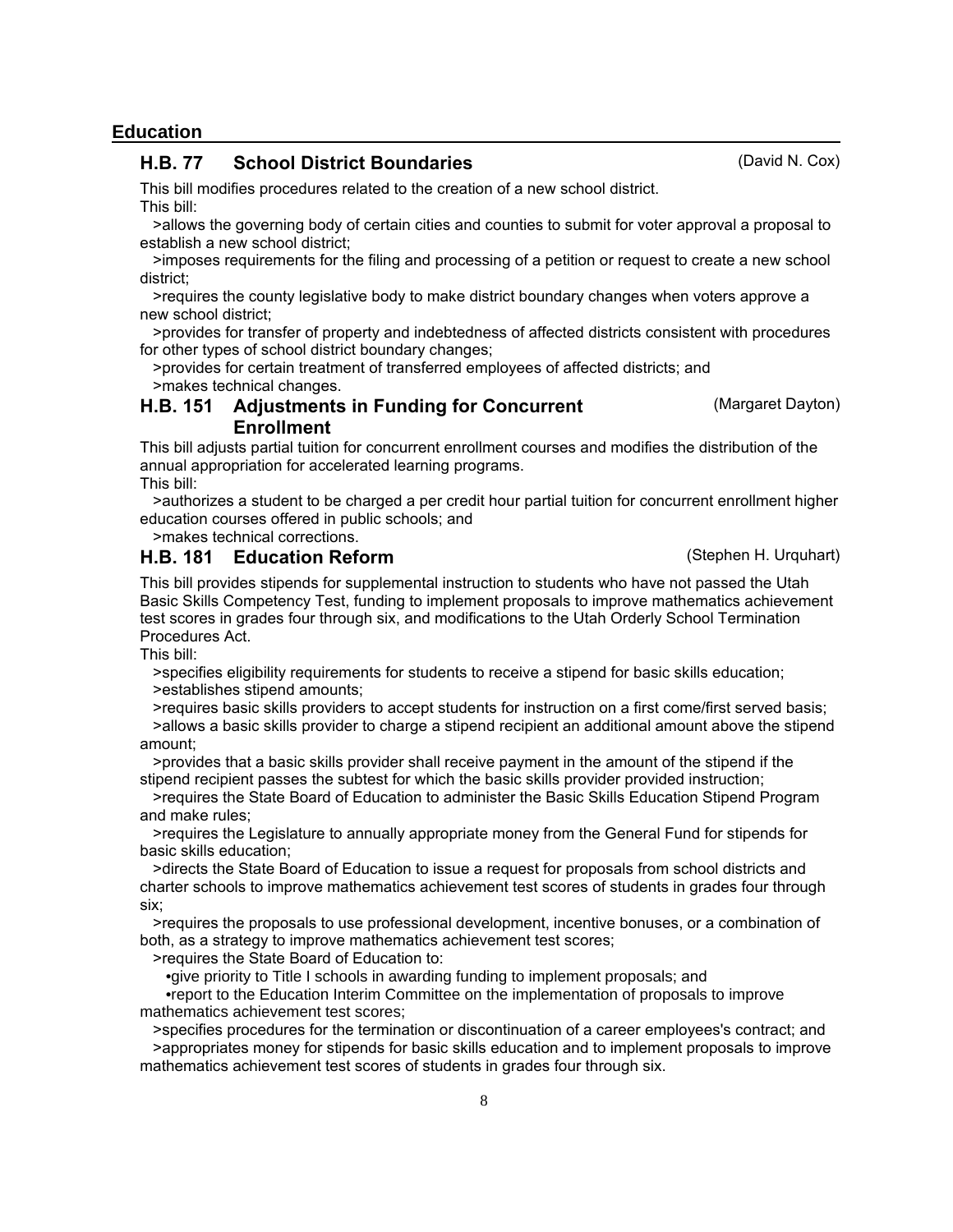## H.B. 218 Schools for the Deaf and Blind Salary **Example 218 (Karen W. Morgan)** Adjustment

This bill modifies provisions pertaining to salary adjustments for staff of the Utah Schools for the Deaf and the Blind.

This bill:

 >directs the State Board of Education to include in its annual budget request for the Utah Schools for the Deaf and the Blind an amount of money sufficient to implement salary adjustments, as required by law, including money to fund step and lane changes.

## H.B. 226 Kindergarten Readiness (LaWanna Lou Shurtliff)

This bill modifies the recommended time to provide the assessment of reading and numeric skills given to potential kindergarten students.

This bill:

 >modifies the recommended time to provide the assessment of reading and numeric skills given to potential kindergarten students; and

>makes technical corrections.

## H.B. 294 Creation of Education Fund (Jeff Alexander)

This bill creates an Education Fund to account for certain revenues. This bill:

 >creates an Education Fund to receive all revenues from taxes on intangible property or from a tax on income; and

>makes technical corrections.

#### Amendments to the Minimum School Program (Howard A. Stephenson) **Budget** S.B. 5

This bill provides funding for the Minimum School Program.

This bill:

 >creates a cap on the number of charter schools that the State Charter School Board may authorize to begin operations in the 2007-08 school year;

 >modifies provisions governing the inclusion of foreign exchange students for the purpose of apportioning state monies;

>establishes the value of the weighted pupil unit at \$2,417;

 >establishes a ceiling for the state contribution to the maintenance and operations portion of the Minimum School Program for fiscal year 2006-07 of \$2,032,219,545;

 >authorizes the State Board of Education to use nonlapsing balances to restore special education funding;

>makes one-time appropriations for fiscal year 2006-07 for:

•pupil transportation;

•library books and supplies;

•the Enrollment Growth Program;

•charter schools;

•classroom supplies; and

•a charter school study.

## S.B. 8 Care of Students with Diabetes in School (Patrice M. Arent)

This bill directs a public school to train school personnel who volunteer to be trained in the administration of glucagon in an emergency and permits a student to possess or possess and self-administer diabetes medication, when requested by parents.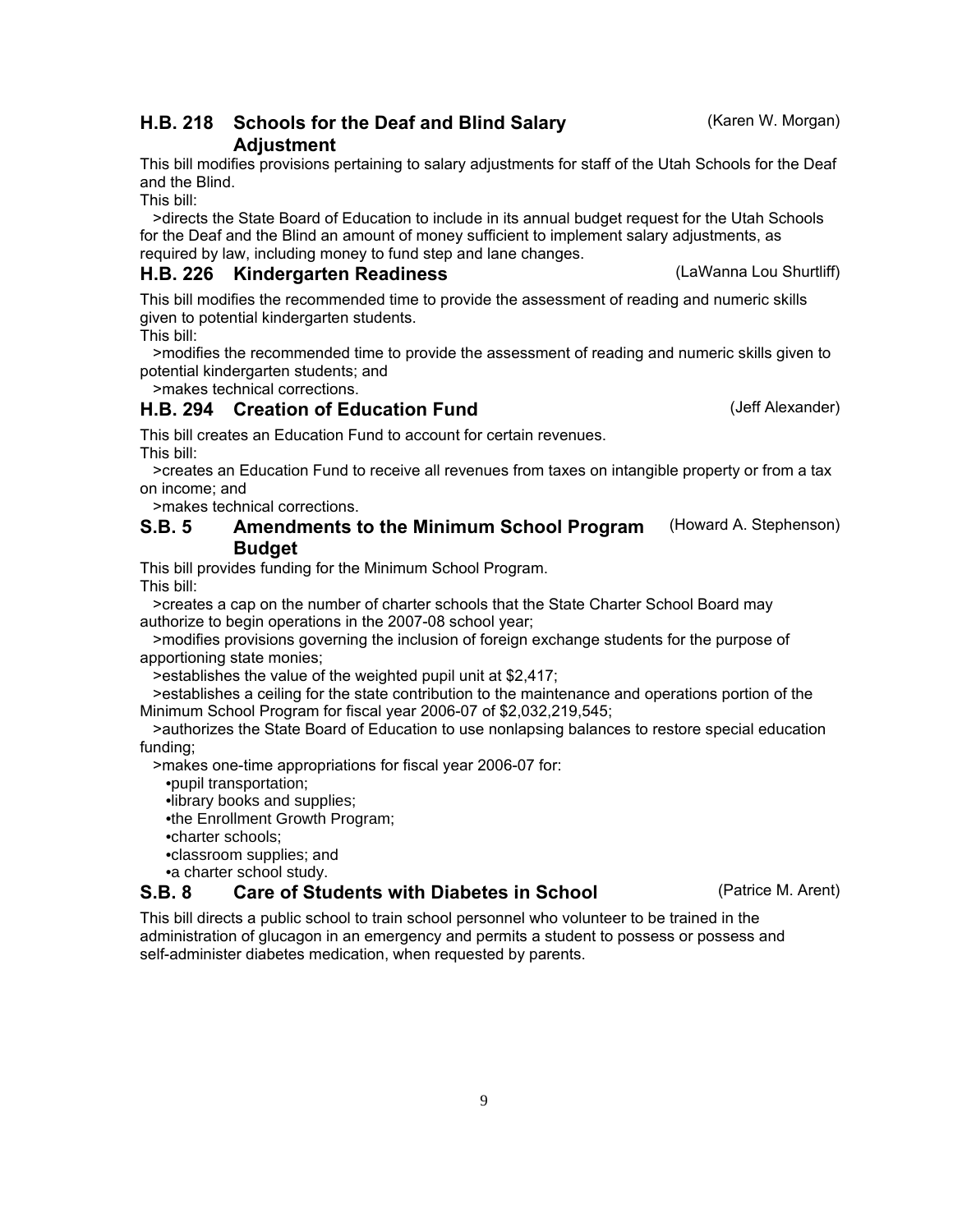>provides definitions;

 >requires a public school, when requested by parents, to train school personnel who volunteer to be trained in the administration of glucagon in an emergency;

>establishes requirements for the training;

>provides trained school personnel with:

 •authority to administer glucagon in an emergency; and •immunity from liability;

>exempts the administration of glucagon from other statutes;

 >requires the Department of Health, in cooperation with the state superintendent of public instruct ion, to create certain forms; and

 >directs a public school to permit a student to possess or possess and self-administer diabetes medication under certain conditions.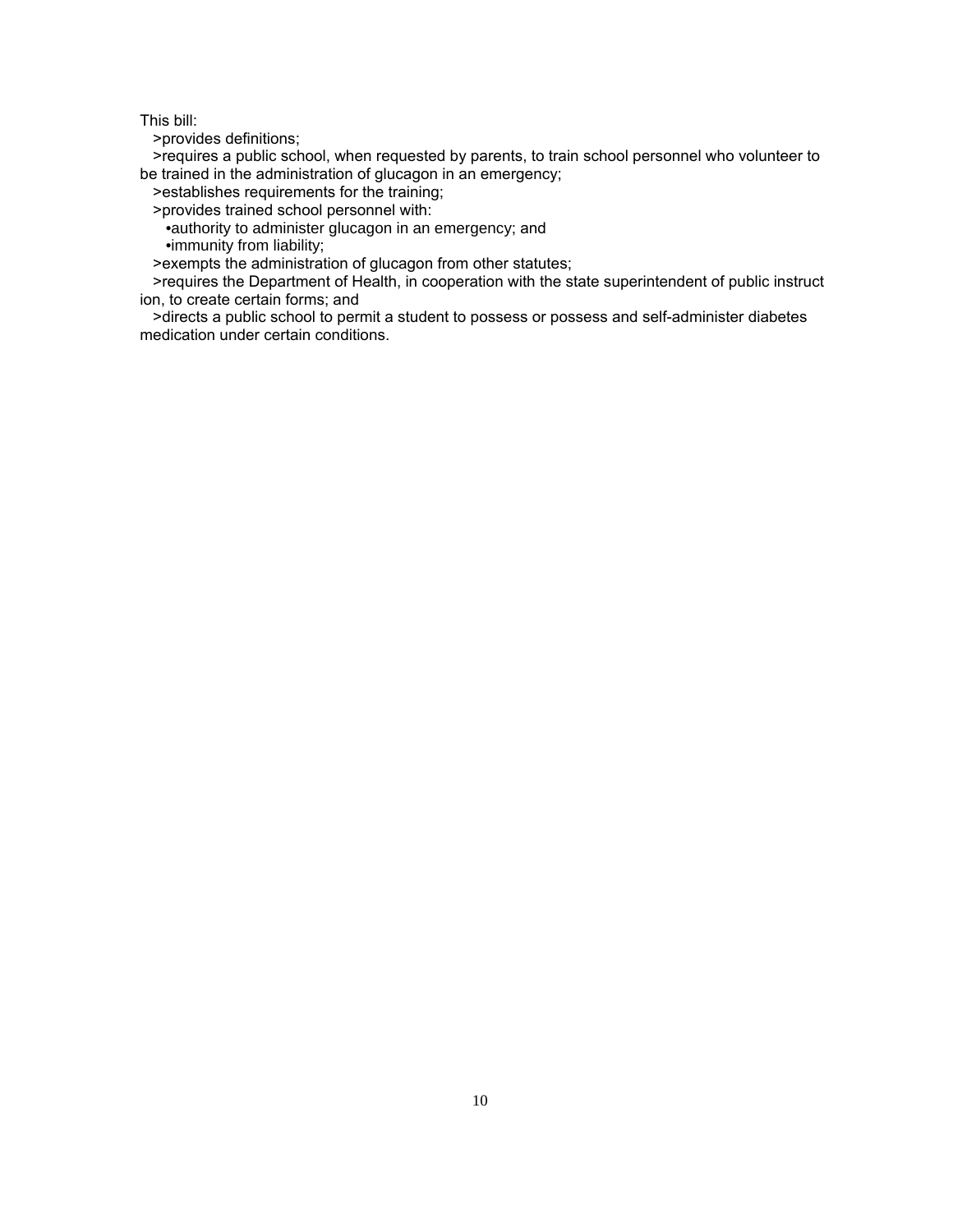#### **Elections**

### H.B. 15 Early Voting Carrier Controller Controller C. Aagard)

This bill amends the Election Code to permit in-person early voting prior to the date of the election. This bill:

 >permits registered voters to participate in early voting during the 14-day period immediately prior to election day;

 >provides that time periods related to replacement of candidates be based on the date of commencement of voting rather than on election day;

>provides that candidate vacancies must be filled 30 days prior to election day;

 >provides that voter registration for an election ends 30 days before the date of the election with the exception of satellite registration, in-person registration at the office of the county clerk, and registration for military personnel and overseas citizens voting by absentee ballot;

 >provides that voters who register using satellite registration or who register at the office of the county clerk less than 30 days before a pending election are entitled to vote on election day but not by using early voting;

 >provides that voters must provide valid voter identification at the time of voting if they choose to vote:

- by early voting on a date before the date of the election; or
- by in-person absentee ballot;

 >modifies the Utah Election Registration Form to provide notice that voters must provide valid voter identification in order to vote during the early voting period;

>provides definitions of documents that are acceptable as valid voter identification;

 >provides that party affiliation may not be changed during the period beginning after the voter registration deadline for a regular primary election and continuing through the date of the regular primary election;

 >modifies language relating to processing of voter registration forms to comply with the 30-day voter registration deadline;

 >modifies the dates for satellite voter registration to comply with the 30-day voter registration deadline;

 >modifies the dates provided in the voter registration notice to comply with the 30-day voter registration deadline;

>clarifies absentee ballot filing deadlines for overseas and military voters;

 >modifies the application due date for overseas absentee voters to match the existing deadline for other absentee votes;

 >requires poll workers to record the type of identification provided by the voter at the time of voting in all cases where a provisional ballot is issued;

 >requires poll workers to issue a voter a provisional ballot when the poll worker determines that the voter has not presented sufficient identification;

>provides for the hours and locations of early voting;

 >requires that at least 10% of the voting devices at each early voting polling place be accessible for individuals with disabilities;

>provides requirements for posting notice of early voting hours and locations;

>modifies the format of the official register to accommodate identification requirements;

>requires the poll worker to update voting history records during early voting;

 >requires write-in candidates to file a declaration of candidacy no later than 30 days before the date of the election;

>defines terms; and

>makes technical corrections.

### H.B. 348 Election Code - Electronic Voting Procedures (Douglas C. Aagard) and Requirements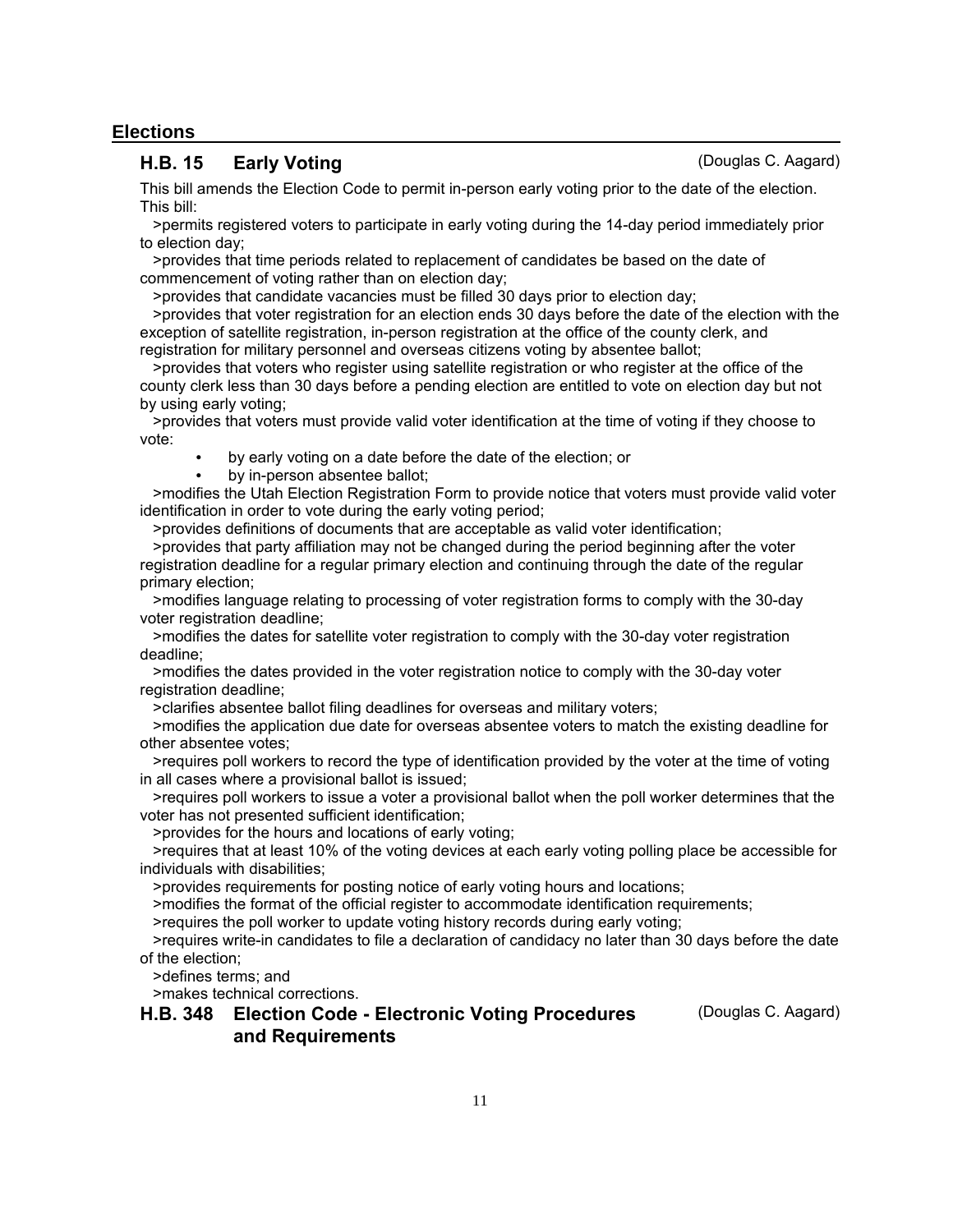This bill modifies the Election Code to update existing procedures and definitions and to comply with electronic voting equipment requirements.

This bill:

>provides and modifies definitions;

>removes references requiring the official record to be a printed book;

>removes the requirement to create a posting list;

>provides for voting procedures when using machine-readable ballot sheets;

>provides for voting procedures when using electronic ballots;

 >provides ballot formatting requirements for straight party ticket selections and write-in candidates; >requires a voter to mark a box or select the name of a write-in candidate in order for a write-in vote to be recorded;

 >modifies formatting requirements for paper ballots to require that all paper ballots contain a check box next to the name of write-in candidates;

>provides that watchers shall be permitted to observe testing of voting devices and equipment;

>provides that one or more poll workers shall deliver election returns to the counting center;

 >provides that poll workers delivering election returns shall be paid reasonable compensation for mileage for a round trip rather than a designated sum per mile one way;

 >permits electronic transmission of unofficial poll results to counting centers if security measures are taken;

 >modifies the date for delivery of election returns so returns are always available before the state canvass;

>modifies formatting and content requirements for the official register;

>modifies ballot delivery timelines;

 >requires election officials to correct or post notice of errors discovered in electronic ballots at each voting booth;

 >requires election officials to provide paper ballots and ballot sheets in an amount sufficient to meet voting needs during an election;

 >provides procedures for delivery of voting equipment to polling places and requires that receipts be issued when voting devices are delivered to poll workers;

 >requires that voting devices be repaired or substituted if voting devices contain incorrect ballot information, are not functioning properly, appear to have been tampered with, or other similar circumstances;

 >permits the election officer to determine the time that poll workers arrive at the polling place; >permits the election officer to designate which poll workers will act as election judges and to designate a presiding judge;

 >removes a requirement that election returns must be returned to the election officer by two persons of a different political party;

 >provides a criminal penalty for intentionally or knowingly damaging, modifying, tampering with, or destroying voting devices or equipment;

 >provides ballot formatting requirements and ballot preparation procedures for machine-readable ballot sheets;

 >provides ballot formatting requirements and ballot preparation procedures for electronic ballots; and

>makes technical changes.

### S.B. 47 Restoration of Voting Rights Amendments (Brent H. Goodfellow)

This bill modifies provisions of the Election Code relating to restoration of voting rights. This bill:

 >provides that the restoration of a convicted felon's right to vote applies to felony convictions in any court of the United States; and

>provides for the restoration of a convicted felon's right to hold office under certain circumstances.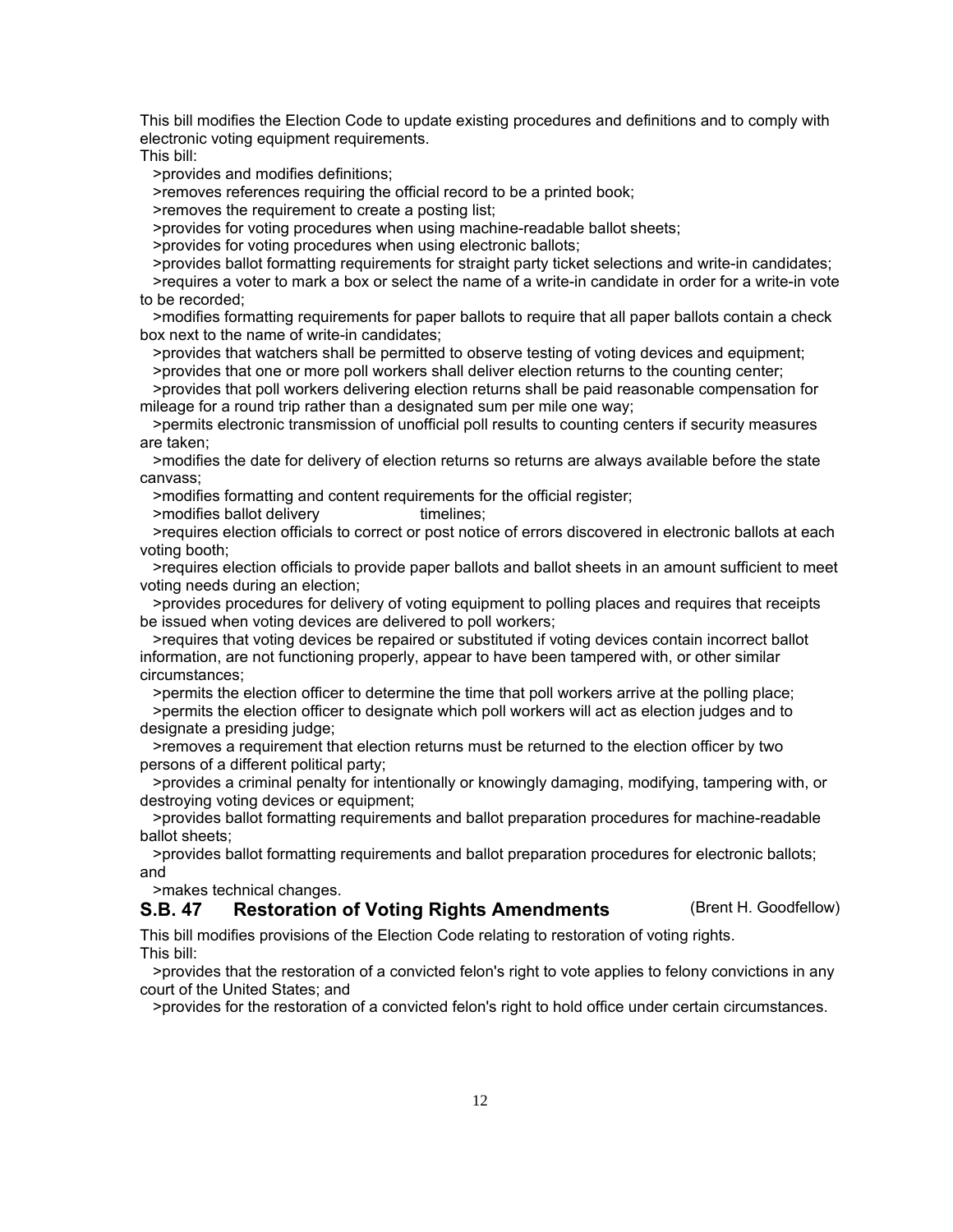#### **Energy**

#### H.B. 46 Energy Policy Amendments (Roger E. Barrus)

This bill establishes the position of governor's energy advisor and an energy policy.

This bill:

>defines terms;

>establishes the position of governor's energy advisor;

>outlines the governor's energy advisor's powers and duties;

>requires the governor's energy advisor to submit certain reports;

>declares the state's energy policy; and

>requires legislative committees to review and propose updates to the energy policy annually.

### **Environment**

## H.B. 138 Mercury Switch Removal Act (Ronda Rudd Menlove)

This bill provides for the removal and collection of mercury switches from vehicles. This bill:

>defines terms;

>requires manufacturers of vehicles sold in the state to:

•submit a plan for the removal and collection of mercury switches;

•pay for the costs of removing and collecting mercury switches; and

•submit an annual report to the Solid and Hazardous Waste Control Board;

>specifies plan contents;

>authorizes the Solid and Hazardous Waste Control Board to:

•make rules; and

•enforce the part; and

>authorizes the Solid and Hazardous Waste Control Board's executive secretary to:

•establish a fee for the review and approval of the plan;

•review and disapprove or approve a plan; and

•initiate administrative action to compel compliance with the part.

#### Process for Approval of Waste Disposal (Howard A. Stephenson) S.B. 70

### Amendments

This bill modifies legislative and gubernatorial approval requirements for the disposal of certain wastes.

This bill:

 >modifies the legislative and gubernatorial approval requirements for the disposal of certain commercial radioactive wastes, hazardous wastes, and nonhazardous solid wastes;

>requires that legislative approval be provided by statute;

 >provides that gubernatorial approval is given if the statute giving legislative approval is not vetoed; and

 >provides that gubernatorial approval is not required if the governor vetoes the statute giving legislative approval and the veto is overridden.

### **Family**

## H.B. 27 Divorce Education Amendments (Lorie D. Fowlke)

This bill allows the court to require unmarried parents to attend a course designed to educate and sensitize parents to the needs of their child or children.

This bill:

 >permits the court to require unmarried parents who are involved in a custody or parent-time proceeding to attend an educational course to sensitize both parents to the needs of their child or children.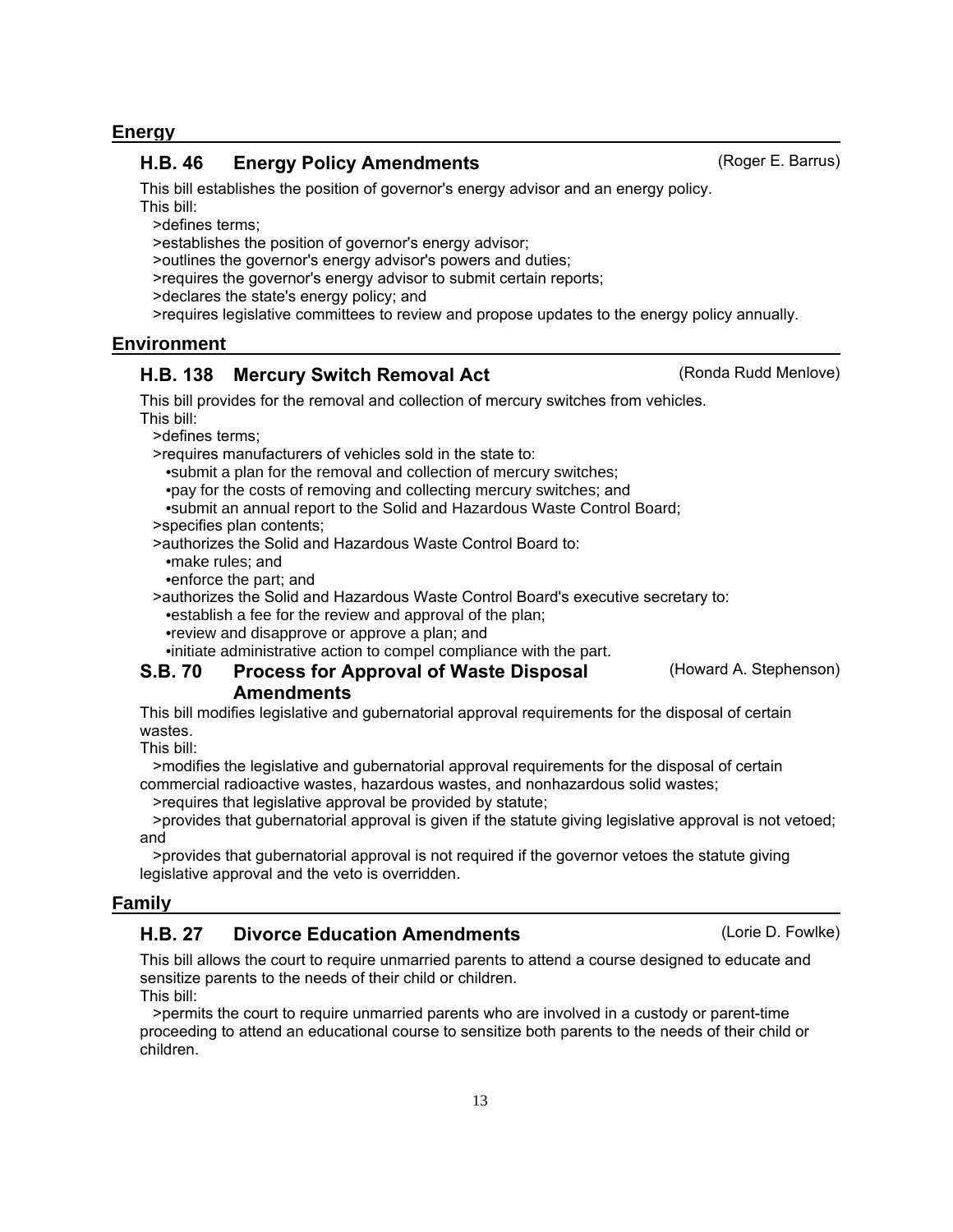#### **Government Operations (State Issues)**

#### Amendments to Government Records Access (Douglas C. Aagard) and Management Act H.B. 12

This bill makes amendments to the treatment of records under the Government Records Access and Management Act.

This bill:

 >modifies the definition of records subject to the act to exclude a personal note or personal communication prepared or received by an employee or officer of a governmental entity in the employee's or officer's private capacity;

 >provides that internal communications that are part of the deliberative process in connection with the preparation of legislation between members of a legislative body or the legislative body's staff are protected records;

 >requires that governmental entities give notice to persons who are providing private or controlled information as to how the information is currently used and shared;

 >clarifies that certain government entities shall submit records retention schedules for approval by the State Records Committee;

 >provides that government entities that do not submit retention schedules for approval shall be governed by the model retention schedule maintained by the state archivist;

 >clarifies that the Legislature may set its own retention schedules and records management, notice, and amendment policies;

 >clarifies that the judiciary may set its own retention schedules and records management policies; and

>makes technical changes.

## H.B. 14 Open Meetings Law Amendments (Wayne A. Harper)

This bill modifies the provisions of the Open and Public Meetings Act.

This bill:

>provides certain definitions;

 >clarifies that a workshop or an executive session of a public body in which a quorum is present is an open meeting unless closed in accordance with the act;

 >requires certain workshops or executive sessions to be held at the location where the public body is holding the regularly scheduled public meeting and provides certain exceptions;

>requires that all closed meetings be recorded;

 >requires that the reason or reasons for holding the closed meeting and the location of a closed meeting be publically announced and entered in the minutes of the open meeting at which the closed meeting is approved;

 >requires that public bodies provide annual training on the requirements of the Open and Public Meetings Act to the members of a public body;

 >requires that the attorney general's office provide public bodies with at least yearly notice of any material changes to the requirements for the conduct of meetings under the act;

>provides penalties for violating closed meeting provisions; and

>makes technical changes and grammatical corrections.

#### H.B. 16 Revisions to Open and Public Meetings Law (Glenn A. Donnelson)

This bill modifies the Open and Public Meetings Act by amending certain provisions.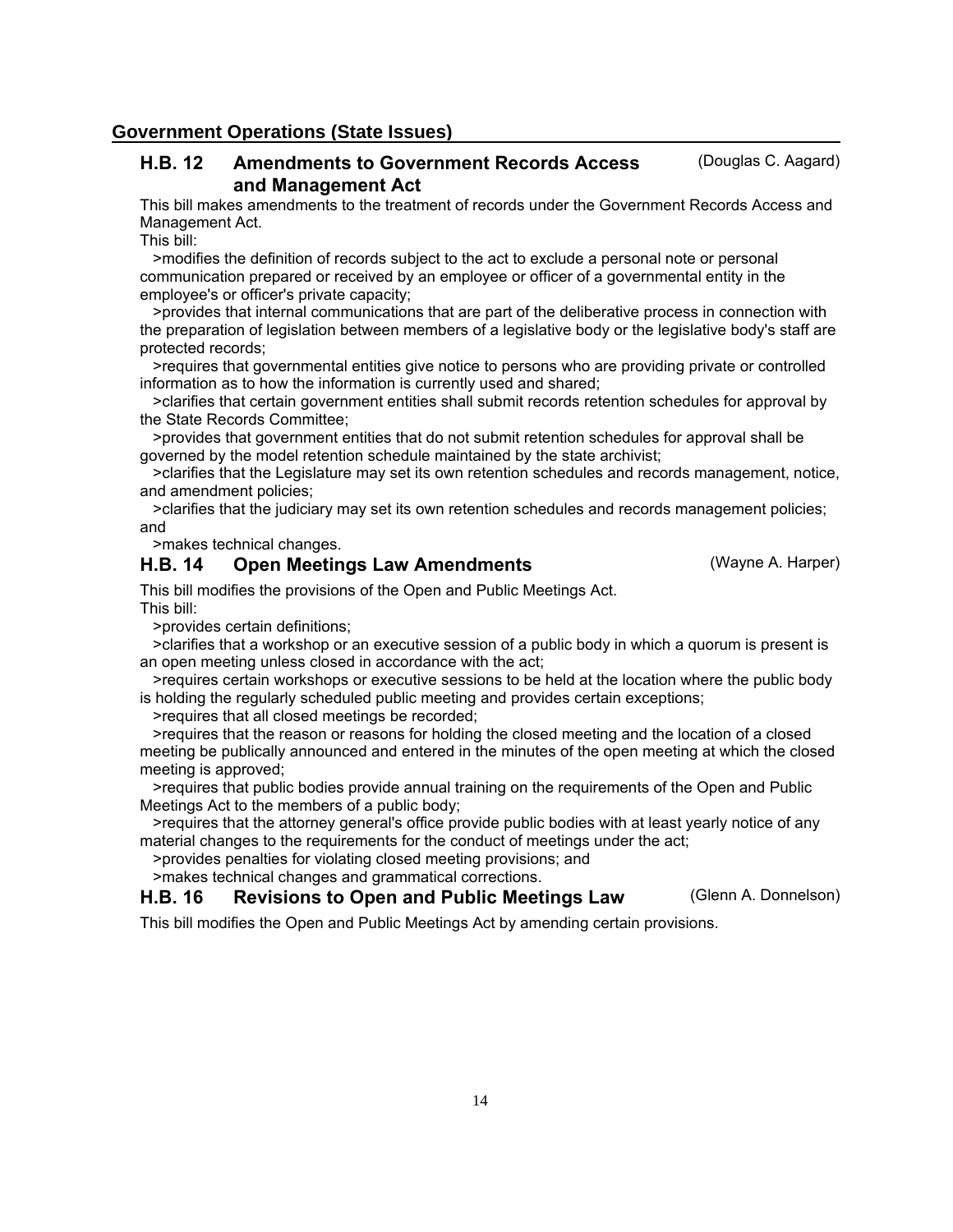>defines "recording" to mean an audio, or an audio and video, record of the proceedings of a meeting that can be used to review the proceedings of the meeting;

>encourages public bodies to use electronic means to:

 •provide public notice to media agencies that make a periodic written request to receive them; and

•post public notice of its meetings on the internet;

 >requires public notices with agendas to provide reasonable specificity to notify the public as to the topics to be considered at the meeting;

 >prohibits a public body from considering topics that are not posted with the public notice and provides certain exceptions;

 >requires both written minutes and a recording to be kept of all open meetings, with certain exceptions;

 >provides that written minutes shall be the official record of action taken at an open meeting; and >makes technical changes.

#### Access and Fee Amendments to Government (Douglas C. Aagard) Records Access and Management Act H.B. 28

This bill modifies the Government Records Access and Management Act by amending certain provisions related to protected records and manipulation of certain records. This bill:

 >provides that, in certain circumstances, an individual's home address, home telephone number, or personal mobile phone number is a protected record, if:

•the information is required to be provided in order to comply with a law; and

 •by complying with the law and due to the nature of the law the subject of the record has a reasonable expectation that this information will be protected;

 >allows the disclosure of an individual's home address or phone numbers that are otherwise protected if:

 •the head of the governmental entity determines that the disclosure is mutually beneficial to the subject of the record, the governmental entity, and to the public by serving a public purpose related to public safety or consumer protection; and

 •the person who receives the record from the governmental entity agrees not to use or allow its use for advertising or solicitation purposes;

>provides that in response to a request, a governmental entity is not required to:

•compile, format, manipulate, package, summarize, or tailor information;

•provide a record in a particular format, medium, or program; or

 •fulfill a person's records request if the information requested is accessible in the same physical form and content in a public publication produced by the governmental entity and if the governmental entity provides the requester with the publication and specifies where the record may be found in the publication;

 >allows rather than requires a governmental entity to provide a record in a particular form if the governmental entity determines it is able to do so without unreasonably interfering with its duties;

 >allows contractors and private providers to receive private, controlled, or protected records under certain circumstances;

>provides that improper use of a record is a class B misdemeanor; and

>makes technical changes.

## H.B. 152 Navajo Trust Fund Amendments (Brad King)

This bill modifies provisions related to the Navajo Trust Fund. This bill:

 >permits persons to serve on the Dineh Committee and receive benefits from expenditures of the Navajo Trust Fund if certain conditions are met; and

>makes technical changes.

## S.B. 9 Open and Public Meetings Act Revisions (Parley G. Hellewell)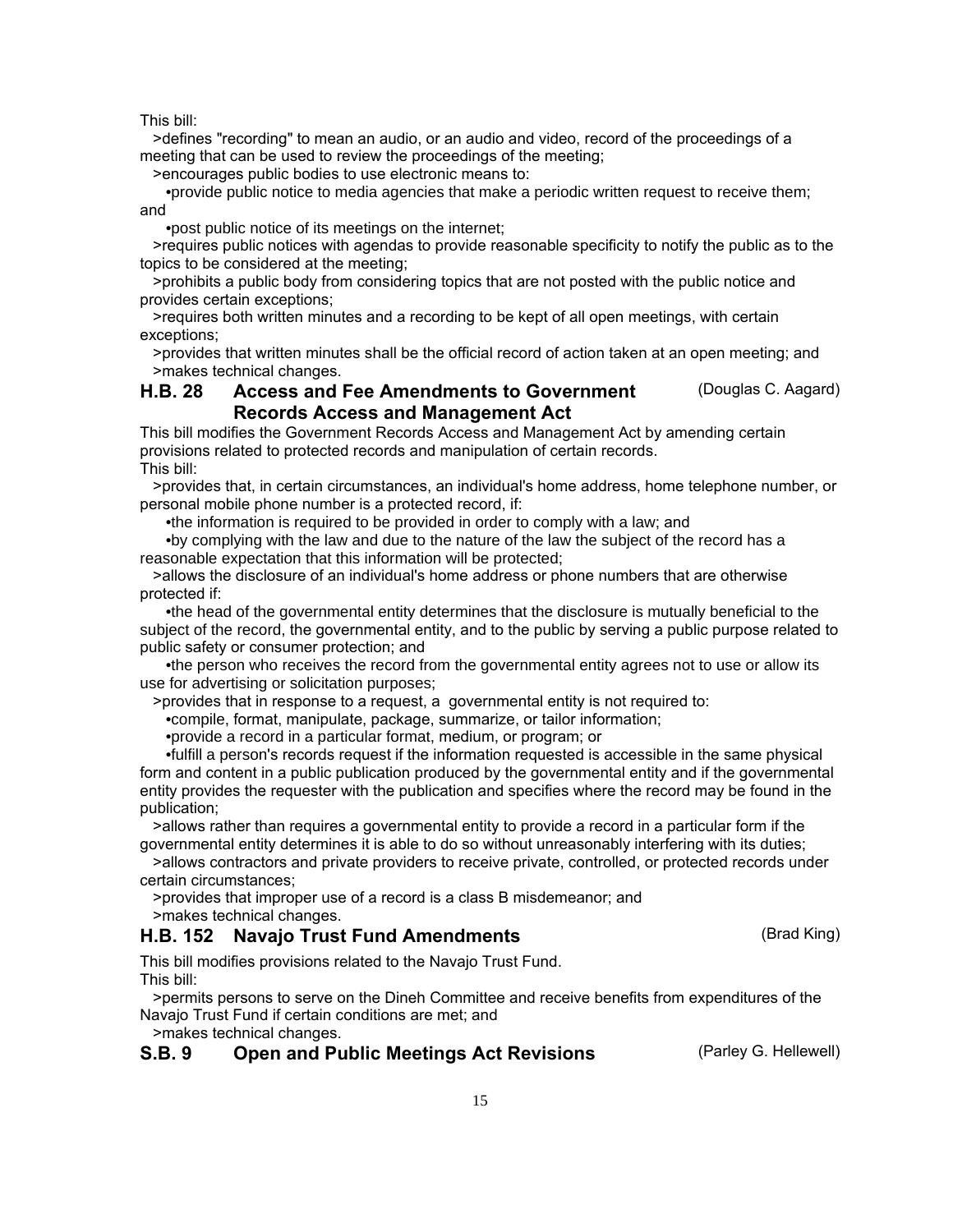This bill recodifies and amends the Open and Public Meetings Act. This bill:

 >updates statutory language to conform to current legislative styles; >renumbers sections; >moves some provisions to different or new sections; and >makes technical changes.

#### **Health**

#### H.B. 129 Public Health Amendments (Bradley G. Last)

This bill amends the Communicable Diseases, Treatment, Isolation, and Quarantine Procedures of the Health Code to provide procedures for responding to group exposures to communicable diseases and public health threats.

This bill:

>amends definitions;

>gives the Department of Health administrative rulemaking authority;

>authorizes the department to:

 •issue a temporary order of restriction based on medically accepted guidelines; and •issue a verbal order of restriction in an emergency for up to 24 hours;

>requires orders of restriction to use the least intrusive option and the shortest period of time;

 >specifies the required notice and rights for individuals subject to an order of restriction; >requires judicial review of an order of restriction when consent to the order of restriction is not

obtained;

>requires law enforcement to assist with enforcement of an order of restriction;

 >requires health care professionals and health facilities to provide medical records relevant to the orders of restriction to the department and establishes reasonable charges for the records; and >makes technical amendments, including using consistent terms.

S.B. 19 Amendments to Indoor Clean Air Act (Michael G. Waddoups)

This bill amends the Indoor Clean Air Act.

This bill:

>amends the definition of "place of public access" in which smoking is prohibited to:

•include child care not subject to licensure or certification;

•remove an exclusion for certain smoking by adults at private schools or educational facilities;

•include certain social, fraternal, or religious organization buildings;

•include certain facilities rented or leased for private functions;

•include certain workplaces; and

•include private clubs;

>removes the exceptions from the Indoor Clean Air Act for:

•certain social, fraternal, or religious organization buildings;

•certain facilities rented or leased for private functions;

•workplace smoking areas; and

•taverns and private clubs, according to specified dates;

 >provides a repeal date for provisions for adjoining private clubs and public places; and >makes technical changes.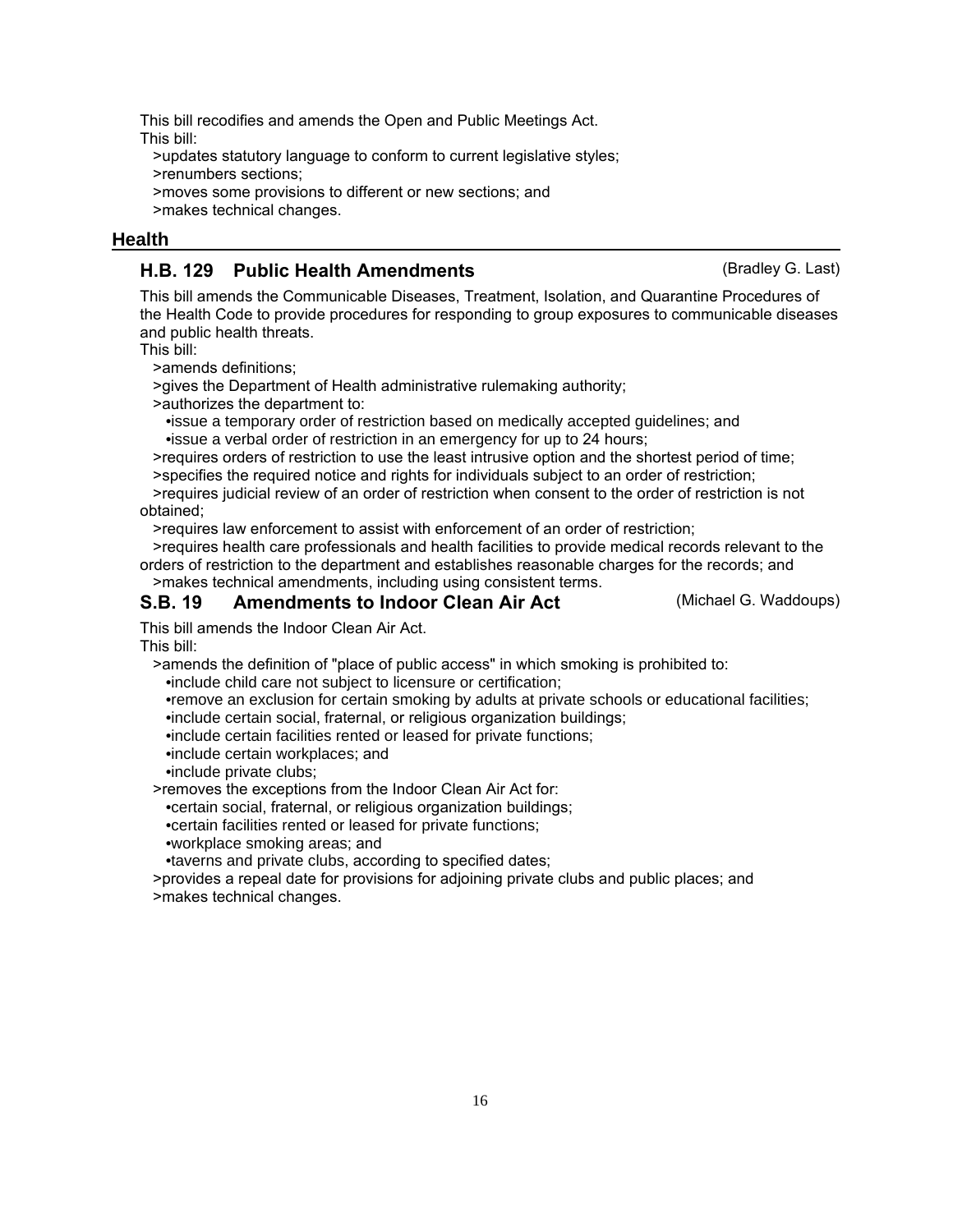#### **Human Services**

#### H.B. 21 Child Welfare Revisions (Wayne A. Harper)

This bill amends provisions of the Utah Human Services Code and the Judicial Court Act of 1996 related to child welfare.

This bill:

 >describes conduct that does not constitute abuse under the child and family services chapter of the Utah Human Services Code;

 >removes services to unwed parents from the list of services provided by the Division of Child and Family Services;

>describes the training that must be completed by a child welfare caseworker;

>removes reporting requirements relating to a repealed pilot program;

>defines the rights and responsibilities of a parent;

 >addresses the provision of family preservation and reunification services by the Division of Child and Family Services;

 >modifies the content of, and the requirements related to, the notice provided when a child is taken into protective custody;

 >provides that an investigation by the Division of Child and Family Services shall include an unscheduled visit to the child's home, unless there is a reasonable basis to believe that the abuser is not the child's parent and does not have access to the child;

>recognizes the impact upon a child when the child is removed from the child's home;

 >requires the Divisio n of Child and Family Services to attempt to resolve a disagreement with a child's parent regarding a child and family plan and to inform the court if the disagreement is not resolved;

>addresses the contents of a child and family plan;

>requires documentation of the grounds for:

•taking a child into protective custody; and

•providing medical care or treatment to a child in protective custody;

 >describes the information that must be given to a parent before interviewing a child who has not been removed from the child's home;

>expands the list of support persons that may attend an interview of a child;

>provides defenses to the crime of child abuse;

>deletes provisions relating to family unity conferences;

 >describes the circumstances under which a court may order medical examination, treatment, or care of a minor;

>addresses procedures and standards relating to shelter hearings;

 >modifies provisions relating to the grounds under which a child may be retained in protective custody;

 >requires that a finding that a parent is incapable, due to a mental illness, of utilizing reunification services, must be based on competent evidence from at least two medical or mental health professionals who are not associates; and

>makes technical changes.

#### Abortion by a Minor - Parental Notification and (Kerry W. Gibson) Consent H.B. 85

This bill amends the Utah Criminal Code, the Utah Human Services Code, and the Utah Health Care Malpractice Act to require parental consent and notification for abortions performed upon minors, subject to certain exceptions.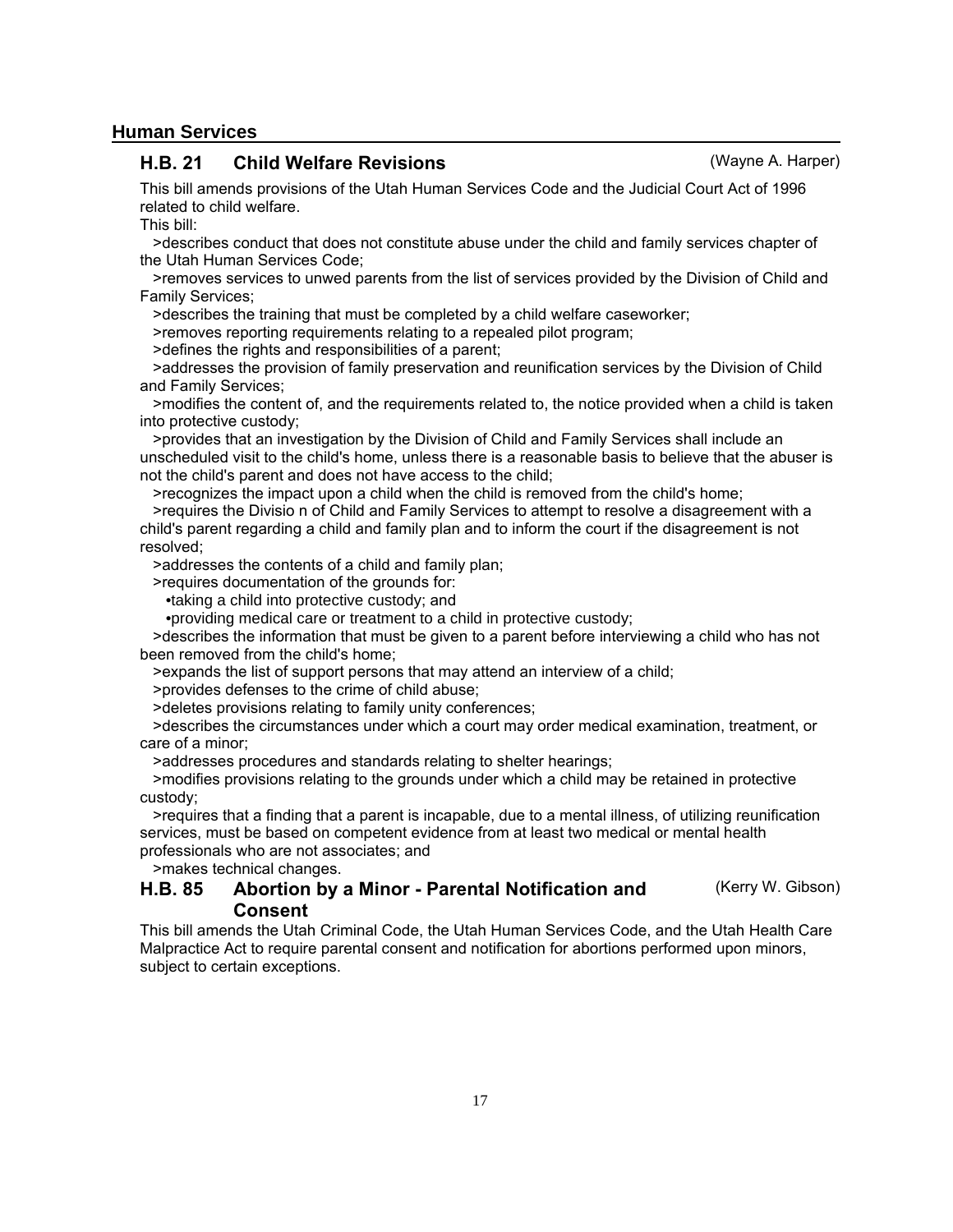>defines terms;

 >provides that a written report of incest or abuse made in connection with a minor seeking an abortion may not disclose that the minor obtained or considered an abortion;

 >requires that at least 24 hours before a physician performs an abortion on a minor, the physician shall notify a parent or guardian of the minor that the minor intends to have an abortion, unless: •a medical emergency exists;

 •the physician reports that the parent or guardian abused the minor or caused the minor's pregnancy by engaging in incest with the minor; or

 •the parent or guardian has not assumed responsibility for the minor's care and upbringing; >provides that, in a medical emergency, except when it is necessary to immediately perform an abortion, the physician shall notify a parent or guardian of the minor, as early as possible before the abortion, that the minor intends to have an abortion;

 >removes the requirement that a physician notify the spouse of a married woman that she intends to obtain an abortion;

>requires that a minor obtain parental consent before obtaining an abortion unless:

 •the minor obtains the right, by court order, to consent to an abortion without parental consent; or •a medical emergency exists;

 >provides that a minor may petition a court to determine whether a minor should be granted the right to consent to an abortion without parental consent;

>provides that the proceedings described above are closed to the public;

 >provides that a court shall order that a minor may consent to an abortion without parental consent only if the court finds by a preponderance of the evidence that:

 •the minor is mature and capable of giving informed consent to the abortion and has given her informed consent; or

•an abortion would be in the minor's best interest;

>grants rulemaking authority to the Judicial Council to:

•administer the proceedings described in this bill;

•provide for an appeal of a decision described in the preceding paragraph;

 •ensure the confidentiality of proceedings described in this bill and the records relating to the proceedings; and

 •establish procedures to expedite the hearing and appeal proceedings described in this bill; >amends the Utah Health Care Malpractice Act and related provisions to conform to the consent requirements of this bill; and

>makes technical changes.

## S.B. 7 Child Protection Amendments (Gregory S. Bell)

This bill amends child protection and protective custody provisions of the Child and Family Services chapter of the Utah Human Services Code and the Juvenile Courts chapter of the Judicial Code. This bill:

 >describes the circumstances and procedures under which a child may be taken into protective custody;

 >describes the circumstances under which a warrant to take a child into protective custody may be issued without first giving the child's parent or guardian notice and an opportunity to be heard;

 >provides an expedited shelter hearing process to determine whether a child should be taken into protective custody;

>describes the notice requirements relating to an expedited shelter hearing;

>defines the term "petition";

 >consolidates existing code provisions relating to the expedited filing of a petition and expedited pretrial and adjudication hearings;

>provides notice requirements for shelter hearings; and

>makes technical changes.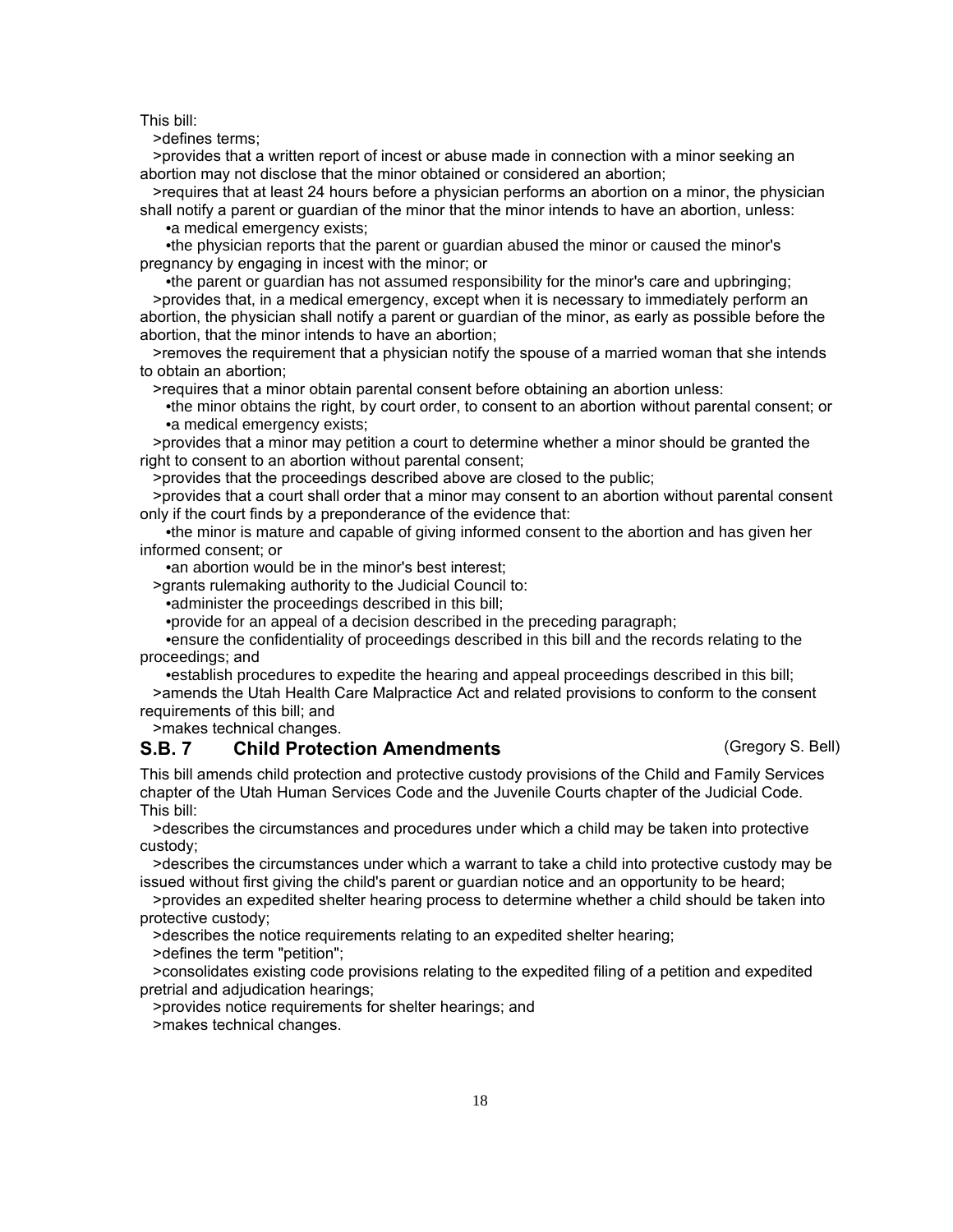#### 19

## **Judiciary**

#### H.B. 30 Emancipation of a Minor Changel Controllery (Rosalind J. McGee)

This bill creates a procedure by which a minor 16 years of age or older may petition the juvenile court for a declaration of emancipation.

This bill:

>creates a procedure for a minor to petition the court for emancipation;

 >provides criteria for a court in determining whether to emancipate a minor; >provides definitions;

>sets out rights and responsibilities of an emancipated minor; and

>provides a filing fee of \$50 for an emancipation petition.

#### **Labor**

#### H.B. 150 Workers' Compensation Revisions **Example 20** (Michael T. Morley)

This bill modifies provisions related to the Workers' Compensation Act and the Utah Occupational Disease Act.

This bill:

 >addresses when an employer of a contractor, subcontractor, or their employees is protected by the exclusive remedy of workers' compensation;

 >defines terms related to managed health care programs and provides for consistent use of terms; >expands the persons with whom and purposes for which contracts may be made in a managed health care workers' compensation setting;

>addresses workpl ace accident and injury reduction programs;

>expands requirements for a workers' compensation carrier's designated agent;

 >gives the commission the exclusive jurisdiction and authority to determine the reasonableness and to adjudicate the collection of certain amounts related to workers' compensation benefits;

>addresses treatment of hospital services for purposes of workers' compensation;

>addresses reporting requirements;

>addresses contracts with providers of health services relating to the pricing of goods and services;

>clarifies burden of proof in permanent total disability claims;

>addresses who may file an application for a hearing;

>deletes out-of-date language;

>makes technical changes; and

> provides for legislative intent.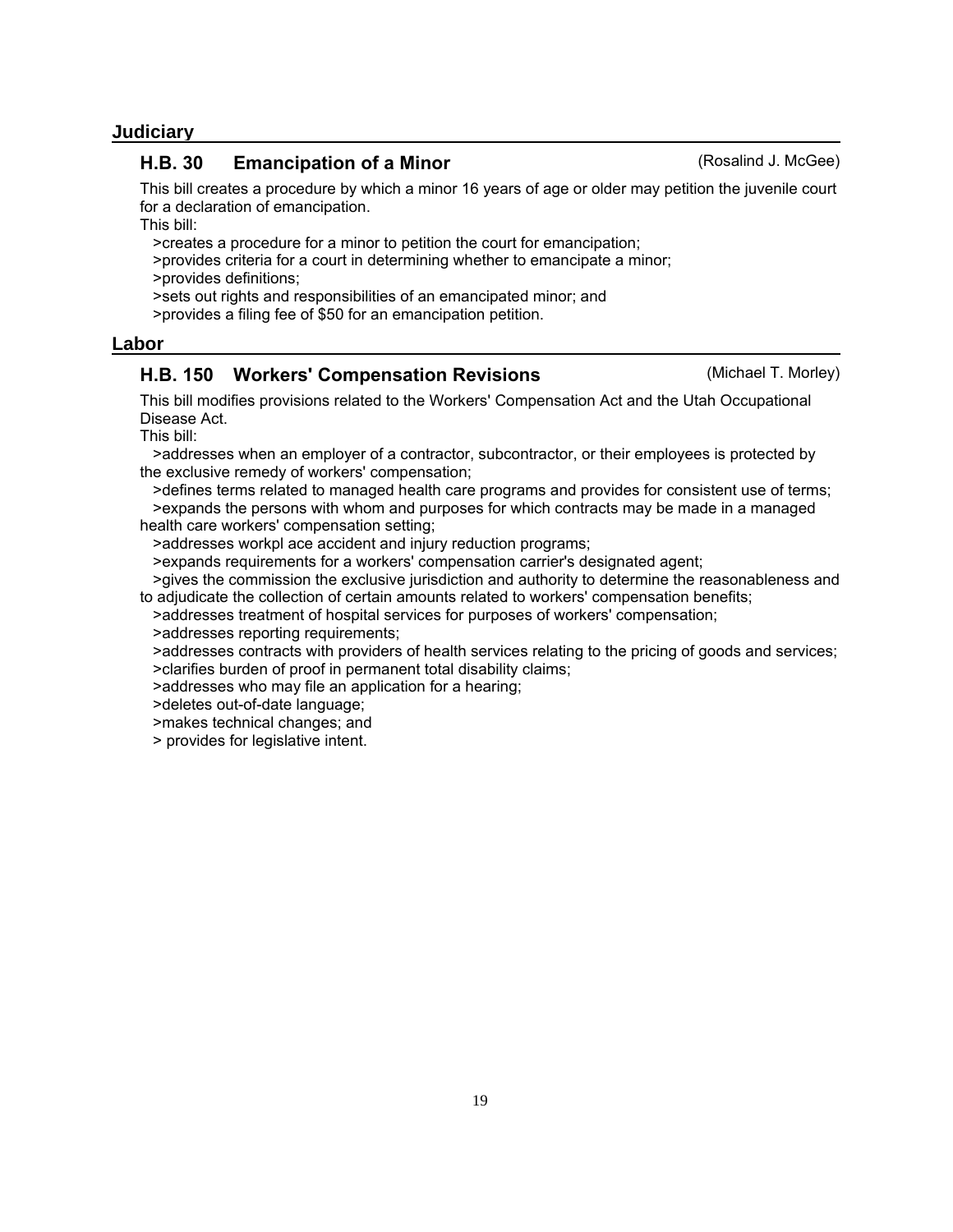## **Law Enforcement and Criminal Justice**

## H.B. 102 Sentencing for First Degree Felony Murder (Lorie D. Fowlke)

This bill modifies the Criminal Code regarding predicate offenses referred to in defining first degree murder, provides that the minimum prison term for first degree murder is 15 years, and establishes a defendant's "position of trust" as an aggravating factor in sentencing murder offenses. This bill:

 >adds the offense of felony discharge of a weapon or firearm from a vehicle to the list of predicate offenses, the commission of which in the course of committing a homicide is an element of first degree felony murder;

 >amends the sentence for first degree murder to increase the minimum term from five years to 15 years; and

 >adds as an aggravating factor, when determining imprisonment for specified homicide offenses, that the defendant held a position of trust in relation to the victim.

### H.B. 125 State Long-term Care for Inmates (Jackie Biskupski)

This bill modifies the chapter titled "Department of Corrections -- State Prison" to require the department to provide notice to any health care facilities where offenders may become residents. This bill:

>provides definitions; and

 >provides that if an inmate is given an early release, pardon, or parole due to a chronic or terminal illness, and is then subsequently to be admitted as a resident of a health care facility due to that illness, the department shall provide written notice to the administrator of the facility prior to the offender's admission:

•advising of the offender's conviction and status with the department;

 •stating that the administrator shall provide this information to residents or their guardians and staff ten days prior to admission of the offender; and

•notify future residents or their guardians of current resident offenders.

### S.B. 50 Jail Funding Amendments (David L. Thomas)

This bill modifies code provisions regarding state reimbursement to county correctional facilities. This bill:

 >amends the definition of "core inmate incarceration costs" regarding state reimbursement of counties for housing prison inmates by including capital infrastructure depreciation.

### S.B. 52 Antiphishing Provisions (Patrice M. Arent)

This bill modifies the Criminal Code regarding communications fraud penalties. This bill:

 >provides that when an act of communications fraud involves obtaining sensitive personal identifying information, the offense is a second degree felony and the penalty is not based on the value involved.

## S.B. 167 Juvenile Offenses - Diversion Amendment (Patrice M. Arent)

This bill modifies the Code of Criminal Procedure regarding diversion for juvenile offenders. This bill:

 >provides that in specified situations involving sexual activity between two persons younger than 16, the court may use the sentencing option of diversion.

### S.B. 185 Drug Offender Reform Act Amendments (Sheldon L. Killpack)

This bill modifies the assessment provisions of the Drug Offender Reform Pilot Study. This bill:

 >amends the Drug Offender Reform Pilot Study to require screening and assessment for all felony offenders within the jurisdiction of the pilot project, rather than only those felony offenders convicted of a violation of the Controlled Substance Act.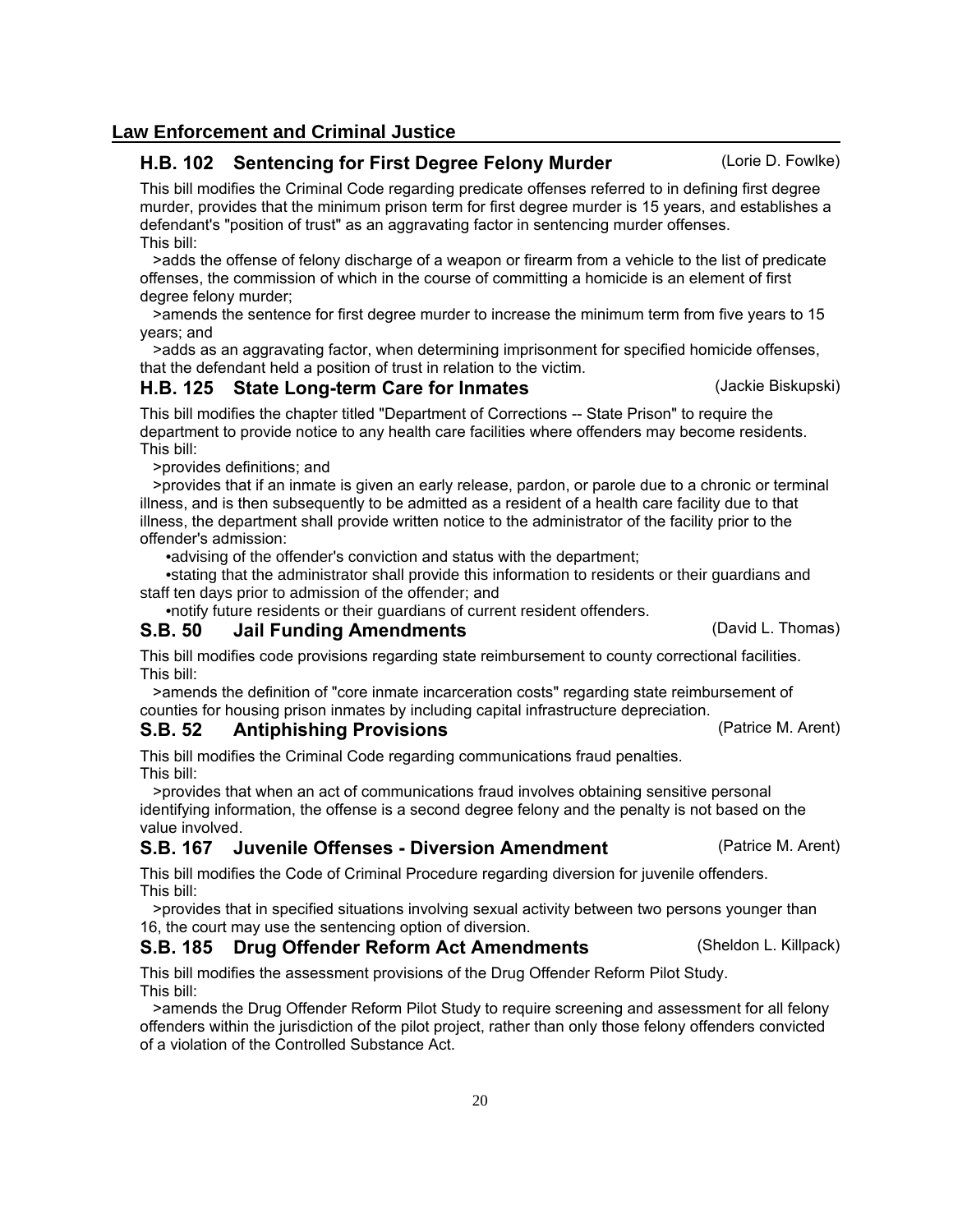## **Mines and Mining**

### S.B. 40 Mine Safety and Certificate Amendments (Mike Dmitrich)

This bill amends provisions relating to the Labor Commission's authority to issue certificates for coal and other hydrocarbon mining.

This bill:

>adds provisions regarding mine electrician certificates;

 >allows the commission to issue certificates for all hydrocarbon mining, in addition to coal mining; and

>makes technical changes.

## **Occupations and Professions**

## S.B. 92 Certification of Crane Operators **Example 20 CERC CRANGES** (Gene Davis)

This bill modifies the Construction Trades Licensing Chapter of the Occupations and Professions Title by requiring the certification of crane operators.

This bill:

>provides for definitions related to the certification of crane operators;

>provides for an exemption from certification;

 >requires an individual to be certified as a crane operator in order to operate a crane on commercial construction, demolition, or excavation projects; and

>provides a penalty for unlawful conduct in operating a crane.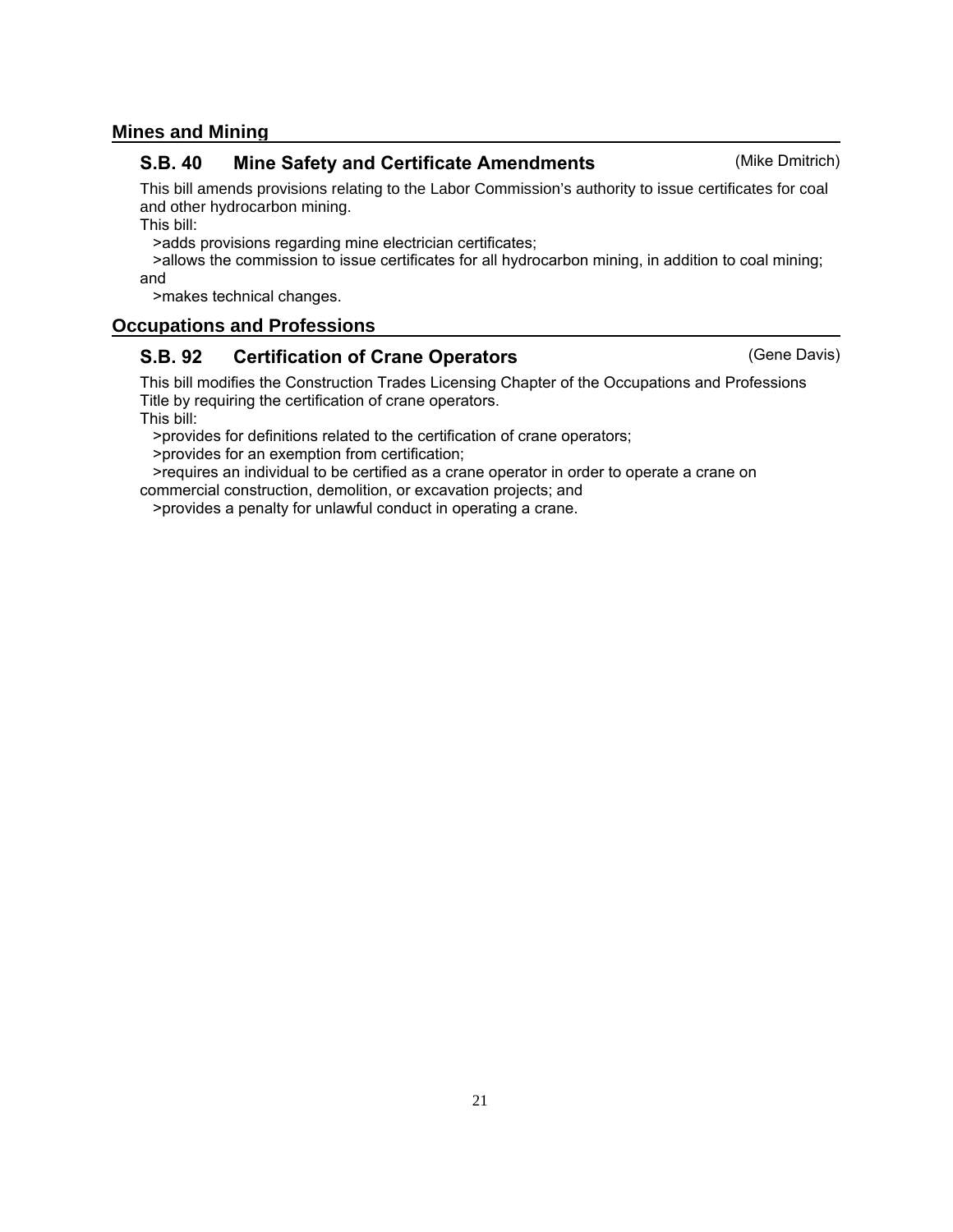## **Political Subdivisions (Local Issues)**

## H.B. 29 Township Amendments (LaVar Christensen)

This bill modifies provisions relating to townships. This bill:

 >modifies the criteria that an unincorporated area is required to meet in order to be designated as a township so that an area declared to be a census designated place by the United States Census Bureau meets township requirements as an alternative to meeting other requirements relating to population or land area and value; and

>makes technical changes.

## H.B. 44 Local Government Amendments (Brad L. Dee)

This bill modifies provisions relating to local governments. This bill:

 >expands the reach of the Local Government Bonding Act so that the act applies to additional independent special districts and to local districts;

>modifies definitions in the Local Government Bonding Act;

>adds to the Local Government Bonding Act a provision that:

 •authorizes a local political subdivision to require bonds to recite that they comply with applicable law; and

•makes bonds incontestible if they contain that recital;

 >modifies provisions that validates bonds and tax anticipation obligations and proceedings relating to them;

 >adds a provision authorizing a newly created local political subdivision to issue tax and revenue anticipation notes or bonds;

 >adds to the Local Government Bonding Act a provision that makes bonds legal investments for various funds, allows funds to be invested in or loaned upon the security of local political subdivi sion bonds, and allows bonds of a local political subdivision to be used as security for the faithful performance on execution of a court or private trust or other act;

 >expands the reach of a provision under which an independent special district may be conclusively presum ed to have been lawfully created and existing to apply to all independent special districts rather than those created after May 4, 1999;

>modifies the bonding authority of cemetery maintenance districts;

>modifies county service area provisions related to bondin g;

>authorizes mosquito abatement districts to issue notes and bonds, subject to a debt limit;

>modifies provisions applicable to administrative control boards of special service districts;

 >eliminates independent special districts provisions made redundant and superfl uous because of changes in this bill to the Local Government Bonding Act;

 >modifies provisions relating to the issuance of bonds by a municipal building authority; and >makes technical changes.

#### **Municipal Energy Sales and Use Tax** (Gregory H. Hughes) **Amendments** H.B. 309

This bill modifies provisions of the Municipal Energy Sales and Use Tax Act.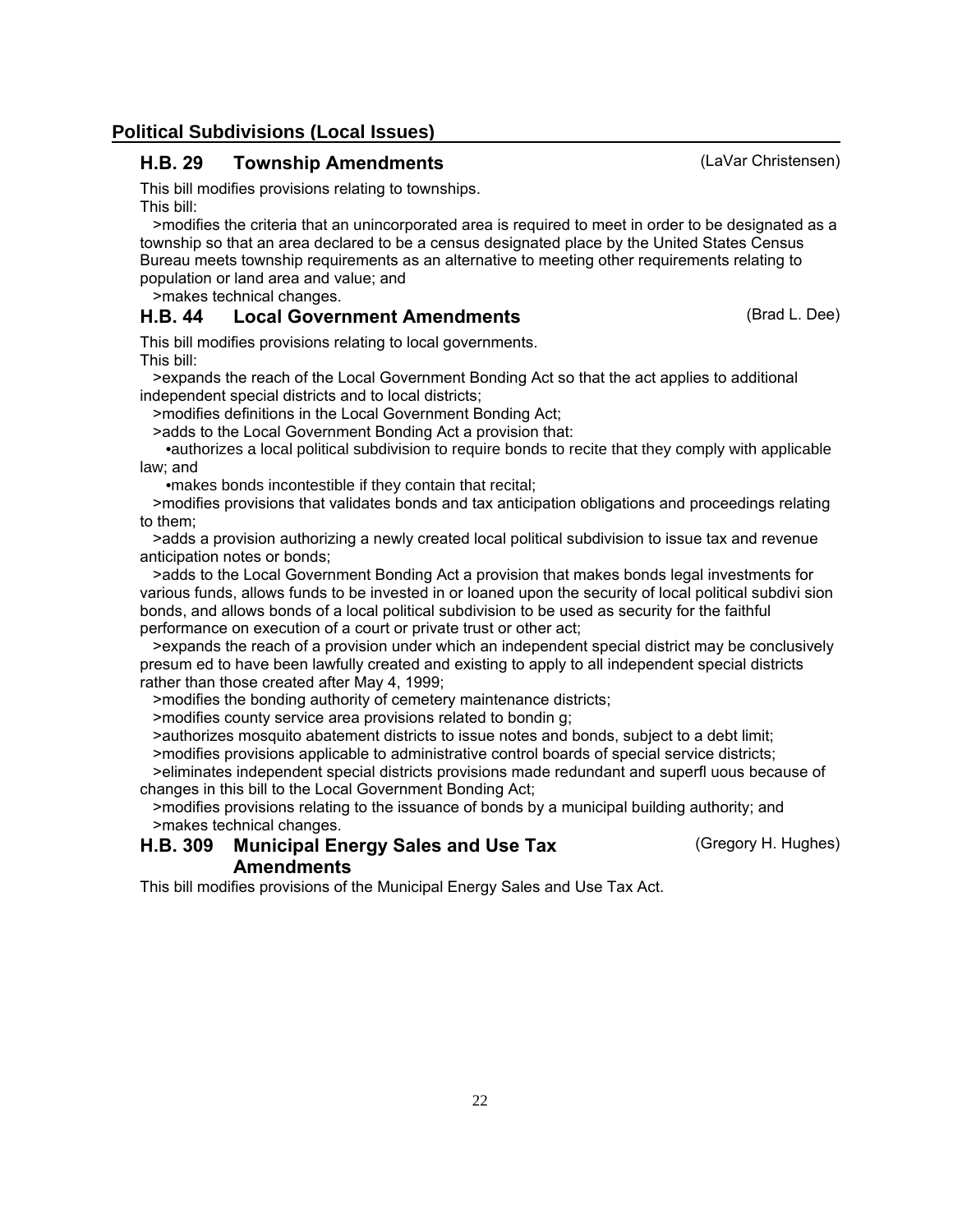>enacts definitions;

 >enacts provisions relating to a reduction in the municipal energy sales and use tax on the sale or use of natural gas;

 >requires a reduction in the amount of the natural gas portion of the municipal energy sales and use tax revenues paid to municipalities in December 2006 and December 2007 in an amount equal to the amount by which sales tax revenues exceed the amount of the previous year's revenues plus 10%;

 >requires gas suppliers to reduce the municipal energy sales and use tax rate in December 2006 and December 2007 to offset the reduction in the natural gas portion of the municipal energy sales and use tax revenues to municipalities; and

>enacts provisions related to the process for accomplishing those reductions.

## S.B. 117 Eminent Domain Amendments (Howard A. Stephenson)

This bill modifies provisions related to eminent domain. This bill:

 >expands the public uses for which eminent domain may be used to include bicycle paths and sidewalks adjacent to paved roads;

 >narrows the public uses for which local governments may acquire roads, streets, or alleys by eminent domain;

 >provides that the roads, streets, or alleys that local governments may acquire by eminent domain do not include trails, paths, or other ways for walking, hiking, bicycling, equestrian use, or other recreational uses;

 >requires the taking of property by a political subdivision to be approved by the governing body of the political subdivision;

 >requires the governing body of a political subdivision intending to take property by eminent domain to provide written notice to property owners of each public meeting to approve the taking and allow property owners the right to be heard regarding the proposed taking;

 >modifies the duty to negotiate with a property owner and the duty to notify the property owner of certain rights and limitations with respect to an anticipated eminent domain action; and

 >clarifies that those duties apply to each person seeking to acquire property involving the potential use of eminent domain if the property cannot be acquired in a voluntary transaction.

#### S.B. 196 Revisions to Redevelopment Agency **Curtis S. Bramble**) **Provisions**

This bill modifies and reorganizes provisions relating to redevelopment agencies.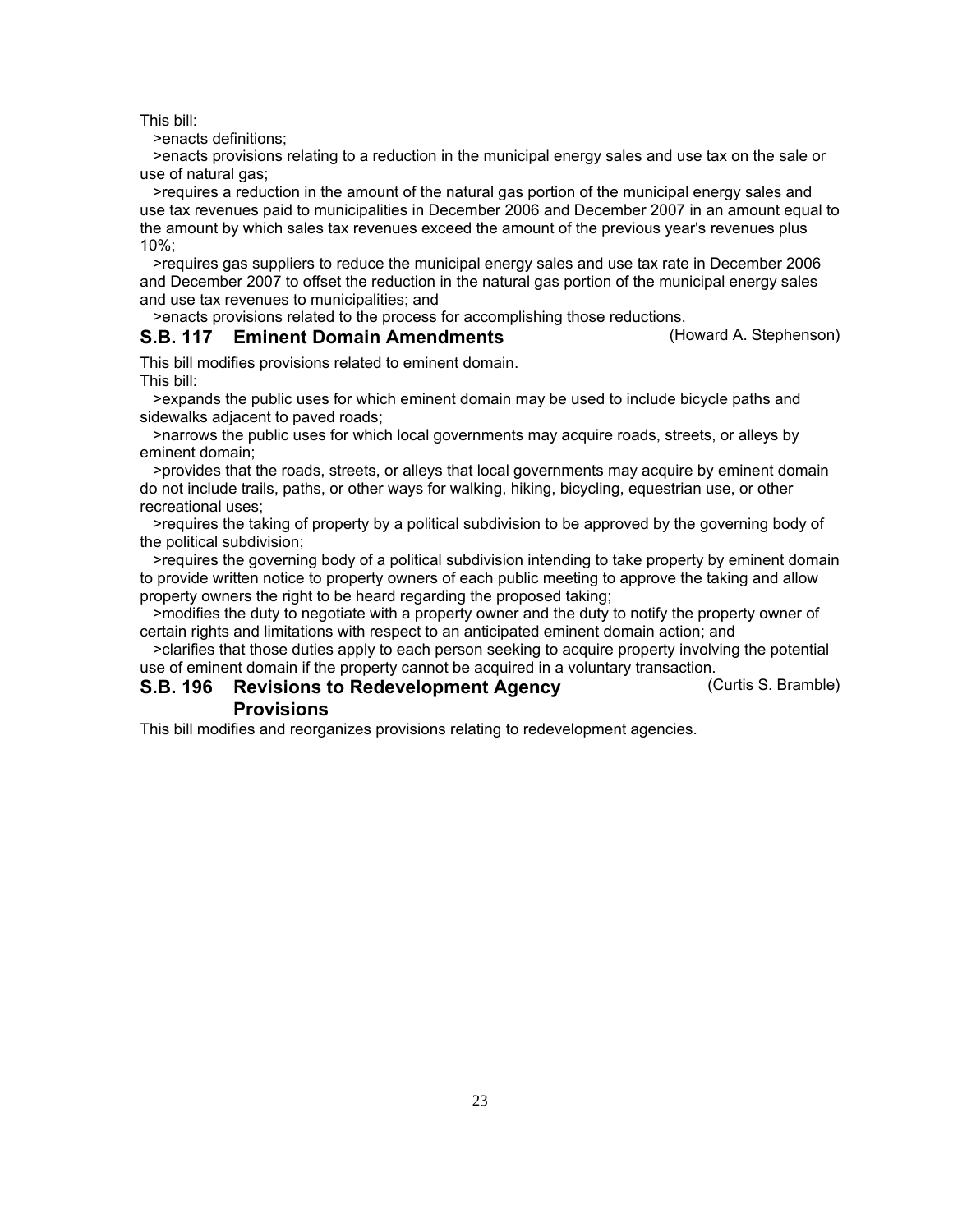>rewrites and reorganizes redevelopment agency provisions and repeals and amends existing provisions, repeals some provisions, and enacts some provisions;

 >changes terminology from redevelopment agency to community development and renewal agency and from redevelopment to urban renewal;

 >eliminates education housing development as one of the types of projects that an agency may undertake;

>authorizes agencies to undertake community development;

 >modifies some definitions and adds new definitions that are applicable to community development and renewal agencies;

 >provides that actions taken under community development and renewal statutory provisions are not subject to land use statutory provisions;

>authorizes an agency to change its name;

 >authorizes a county, city, or town to authorize an agency to conduct activities in a project area that includes an area within the boundaries of the county, city, or town;

 >eliminates a notice requirement before a public entity may become obligated to make required improvements in connection with a project area plan;

 >clarifies that a public entity's grant or contribution of funds to an agency is not subject to provisions relating to municipal appropriations and acquisitions and disposals of property;

 >modif ies publication of notice requirements relating to the sale or other disposition of agency property;

 >authorizes agencies to receive and use sales tax from other taxing entities, in addition to tax increment;

 >authorizes an agency undertaking a community development project to negotiate with other taxing entities and to receive tax increment and sales tax revenues from those other entities as those other entities agree;

 >modifies the applicability of a requirement to create a taxing entity committee so that it applies only to urban renewal and economic development projects;

 >modifies the number of taxing entity committee members needed for the committee to take action; >authorizes an agency to call a meeting of the taxing entity committee and imposes requirements on the notice that must be sent to do so;

 >prohibits a taxing entity committee from voting on a proposed urban renewal or economic development budget or budget amendment at the first meeting to consider the budget or amendment unless all members present consent;

 >prohibits a second meeting on a budget or budget amendment from being within a certain number of days after the first meeting;

>requires a taxing entity committee to meet annually;

 >replaces the county assessor with the county auditor in a provision requiring a written report to the taxing entity committee;

 >enacts language allowing additional tax increment to be used under a pre-July 1, 1993 project area plan for a convention center or sports complex if construction of the center or complex has begun before June 30, 2002;

 >provides that an agency may, in a budget adopted after the effective date of this bill, provide for the agency to be paid any amount of tax increment and for any period of time, subject to taxing entity committee approval;

>modifies limitations on the use of tax increment involving the development of retail sales;

>provides for the permissible uses of sales tax received by an agency;

>modifies a prohibition against using tax increment for a stadium or arena;

 >modifies a provision allowing an agency to pay agency funds to other taxing entities to allow a taxing entity to withhold its portion of tax increment used to pay other taxing entities if the agency does not pay all taxing entities proportionally equal amounts;

 >requires the value of property with respect to which a taxing entity receives taxes or increased taxes for the first time to be counted as new growth;

>repeals provisions relating to relocation plans for families and persons displaced from a project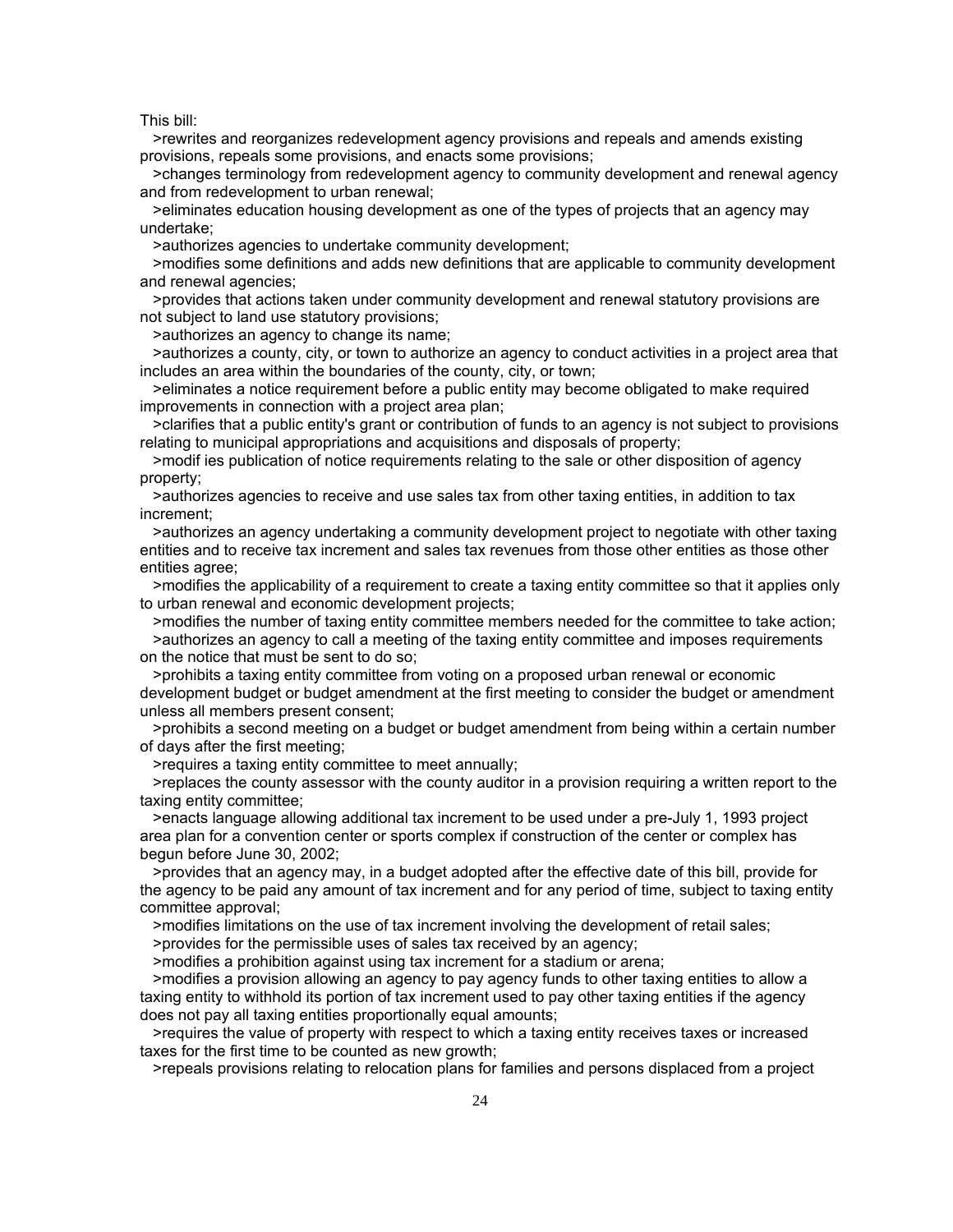area;

>shortens the time for a person to contest a project area plan or budget;

 >eliminates a provisi on prohibiting implementation of a project area plan after three years unless the plan is readopted;

>modifies provisions relating to a challenge of a finding of blight;

€modifies provisions relating to an amendment of a project area plan;

€narrows a provision prohibiting the adoption of a budget that exceeds certain limits to apply to only urban renewal projects;

€modifies a provision relating to the waiver of a requirement that a percentage of tax increment funds be used for housing;

€modifies a provision defining blight;

€modifies the requirements applicable to a blight study;

 $\epsilon$  modifies the standards that apply to a district court review of a finding of blight;

€modifies the hearings required for an urban renewal and economic development project;

€modifies the class of property owners to which notice is required to be given;

€modifies provisions relating to notice that an agency is required to provide;

€establishes separate provisions for urban renewal, economic development, and community

development with respect to plan adoption, requirements, and amendments;

€repeals provisions relating to property owner participation in development in a project area; €repeals a provision limiting the size of a project area;

€repeals a provision requiring the preparation of a statement of property owner rights;

€repeals a provision prohibiting an agency from acquiring property on which an existing building is to be continued on its present site and in its present form unless certain conditions are met; and  $\epsilon$  makes technical changes.

#### **Resolutions**

#### H.J.R. 3 Joint Rules Resolution - Base Budget Process (Ron Bigelow)

This rules resolution defines "base budget" and establishes a process and deadlines for preparing, reviewing, and adopting base budget bills.

This resolution:

>defines the term "base budget";

 >requires the Executive Appropriations Committee to adopt base budgets in its presession December meeting; and

 >requires any base budget bills to be available for legislator review at the time the Legislature convenes on the first day of the session and be passed by close of business on the tenth day but not before the third day of the session.

#### Resolution Encouraging School Boards to (Patrice M. Arent) Adopt Policy Prohibiting Bullying S.C.R. 1

This concurrent resolution of the Legislature and the Governor encourages concerned parents, individuals, and organizations to review and assist in the adoption of policies prohibiting bullying. This resolution:

 >expresses concern regarding the impact of bullying, harassment, and intimidation in the state's public schools;

 >acknowledges the many schools across the state that are already engaged in efforts to prevent bullying;

 >requests that educators, parents, and concerned individuals and organizations establish a definition of bullying and a system for reporting and responding to school-related bullying incidents;

 >encourages the formation of a statewide coalition to produce a cohesive approach to target bullying behavior; and

 >calls on educators, parents, and concerned individuals and organizations to develop a system that identifies and assists victims of bullying and assists faculty and students in seeking safer schools and a more positive learning environment.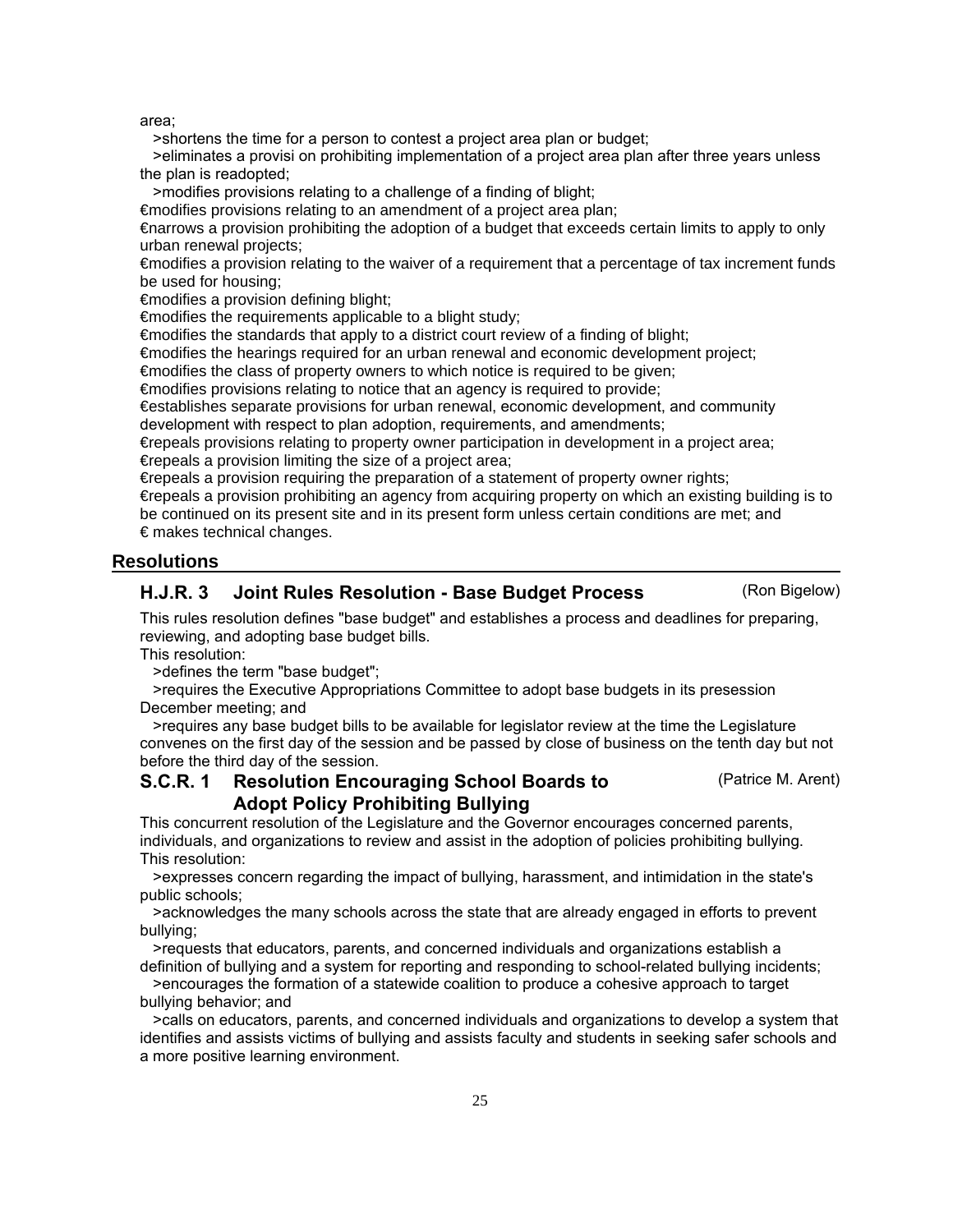### **Resolutions, Constitutional**

#### Resolution Regarding Property Tax on (John Dougall) Personal Property H.J.R. 1

This joint resolution of the Legislature proposes to amend the Utah Constitution to revise provisions relating to the taxation of personal property.

This resolution proposes to amend the Utah Constitution to:

 >authorize the Legislature to provide a property tax exemption for tangible personal property that would generate an inconsequential amount of revenue.

#### **Retirement**

#### High Deductible Health Plan Option for Public (Bradley M. Daw) Employees H.B. 76

This bill modifies the Public Employees' Benefit and Insurance Program Act by amending provisions of the health plans offered by the program.

This bill:

 >requires the Public Employees' Benefit and Insurance Program (PEHP) to offer a high deductible health plan with a federally qualified health savings account;

 >prohibits the program from allowing an employee to change from the high deductible health plan to another health plan more frequently than every three years; and

 >requires the high deductible health plan to include a health savings account for each covered individual with certain contributions made by the employer and optional contributions made by the employee.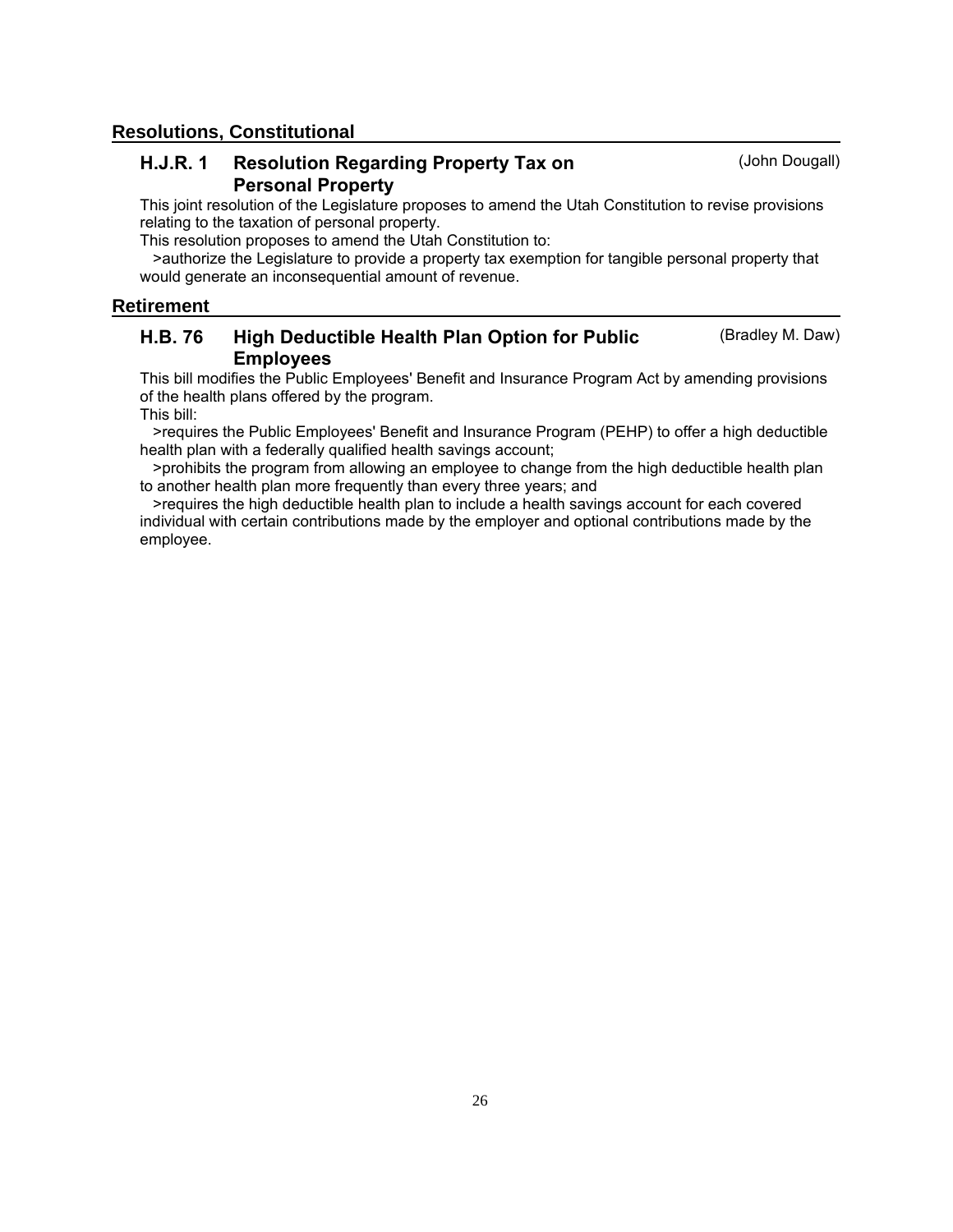**Revenue and Taxation**

#### H.B. 109 Sales and Use Tax - Food and Food Merlynn T. Newbold) **Ingredients**

This bill amends the Sales and Use Tax Act relating to food and food ingredients. This bill:

>defines terms;

 >reduces the state sales and use tax rate imposed on food and food ingredients under certain circumstances;

>addresses the state sales and use tax rate imposed:

•on a bundled transaction involving food and food ingredients; or

•if a seller sells food and food ingredients and prepared food at the same location;

 >addresses the amount that a business location that collects and remits sales and use taxes monthly may retain as a seller discount; and

>makes technical changes.

#### Local Option Sales and Use Tax Distribution (Gregory S. Bell) **Amendments** S.B. 35

This bill amends the Local Sales and Use Tax Act to address distributions of sales and use tax revenues to counties, cities, and towns.

This bill:

>provides definitions;

 >addresses the minimum amount of sales and use tax certain counties, cities, or towns shall receive for purposes of the 1% local option sales and use tax; and

>makes technical changes.

#### Income Tax - Taxation of Individuals, Estates, **Electer Contains (Lyle W. Hillyard)** and Trusts S.B. 37

This bill amends the Revenue and Taxation title and the State Affairs in General title relating to the income taxation of individuals, estates, and trusts.

This bill:

>provides and modifies definitions;

 >modifies the additions to and subtractions from federal taxable income of a resident or nonresident individual;

>modifies the adjustments to state taxable income for purposes of individual income taxes;

 >addresses the calculation of state taxable income of a resident or nonresident estate or trust; >modifies the additions to and subtractions from federal taxable income of a resident or nonresident

estate or trust; >modifies the adjustments to state taxable income for purposes of income taxes on estates and

trusts;

>modifies the fiduciary adjustments for purposes of income taxes on estates and trusts;

 >creates the Nonrefundable Tax Credit Act and renumbers and amends as part of this Act the nonrefundable income tax credits authorized under the Individual Income Tax Act;

 >creates the Refundable Tax Credit Act and renumbers and amends as part of this Act the refundable income tax credits authorized under the Individual Income Tax Act;

 >addresses which of the nonrefundable and refundable income tax credits an estate or trust may claim;

>repeals obsolete language; and

>makes technical changes.

### S.B. 233 Sales and Use Tax Revisions (Curtis S. Bramble)

This bill amends the Sales and Use Tax Act and provisions relating to sales and use taxation.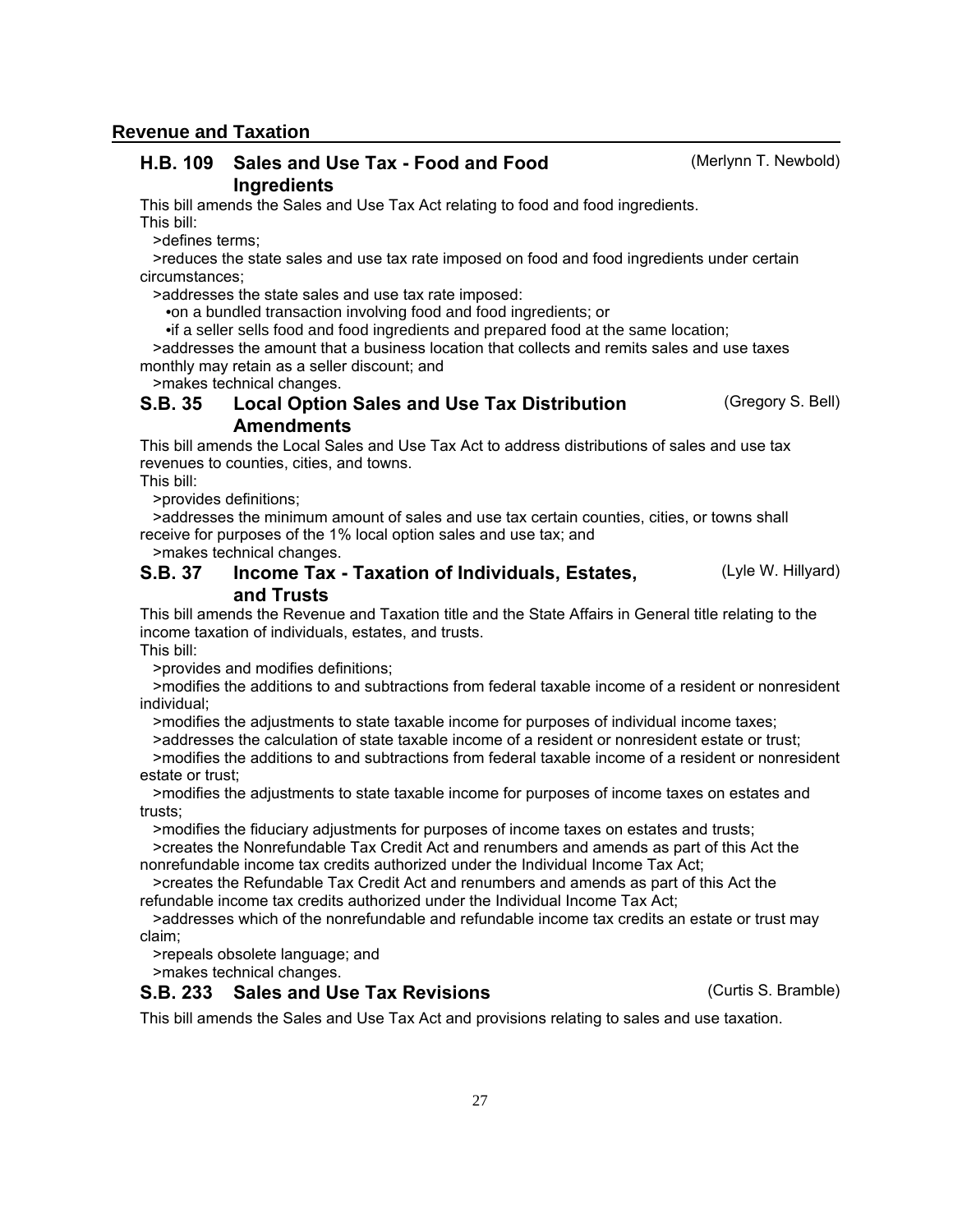>amends, enacts, and repeals provisions relating to determining the location of a transaction for sales and use tax purposes;

 >requires the appointment of delegates to enter into multistate discussions relating to the Streamlined Sales and Use Tax Agreement and report to the Legislature;

 >addresses the collection and remittance of sales and use taxes by a seller that does not have sufficient contacts with the state to be required to collect and remit sales and use taxes to the state;

>addresses the effective date of certain tax rate increases, repeals, or tax rate changes;

>establishes which state sales and use taxes shall be deposited into the General Fund;

 >modifies and repeals provisions allowing the State Tax Commission to issue a direct pay permit to a seller;

 >addresses the distribution of certain sales and use taxes to counties, cities, and towns; >addresses the deposit of revenues into the Remote Sales Restricted Account;

>modifies provisions relating to a credit for a repossessed motor vehicle that is resold;

 >modifies reporting requirements to the State Tax Commission and related penalty provisions; >repeals the authority for the State Tax Commission to enter into the Streamlined Sales and Use Tax Agreement and repeals related provisions;

 >repeals provisions relating to sellers and certified service providers including provisions relating to: •a certified service providers liability;

 •a seller of certified service providers reliance on State Tax Commission information or certain systems; or

•monetary allowances;

>repeals provisions relating to amnesty;

>repeals requirements that certain returns be filed electronically;

>repeals tax collection, remittance, and reporting requirements for certain sellers;

>repeals provisions relating to a deduction for bad debt;

 >repeals provisions establishing what constitutes a reasonable business practice for purposes of a seller collecting sales and use taxes that exceed the amount the seller is required to collect;

>repeals obsolete language; and

>makes technical changes.

#### **Sales and Use Tax**

#### Sales Tax Diversion for Water Projects and (David Ure) Water Financing H.B. 47

This bill amends the Sales and Use Tax Act to address the expenditure of certain state sales and use tax revenues.

This bill:

 >requires that certain state sales and use tax revenues be transferred to the Water Resources Conservation and Development Fund and used by the Division of Water Resources for preconstruction costs for certain water projects;

 >requires that certain state sales and use tax revenues be transferred as dedicated credits to and used by the Division of Water Rights for hiring staff;

 >requires that certain state sales and use tax revenues be transferred as dedicated credits to and used by the Department of Natural Resources for watershed rehabilitation or restoration;

 >requires that certain state sales and use tax revenues be transferred as dedicated credits to and used by the Department of Water Resources for cloud seeding;

>addresses the treatment of unexpended funds; and

>makes technical changes.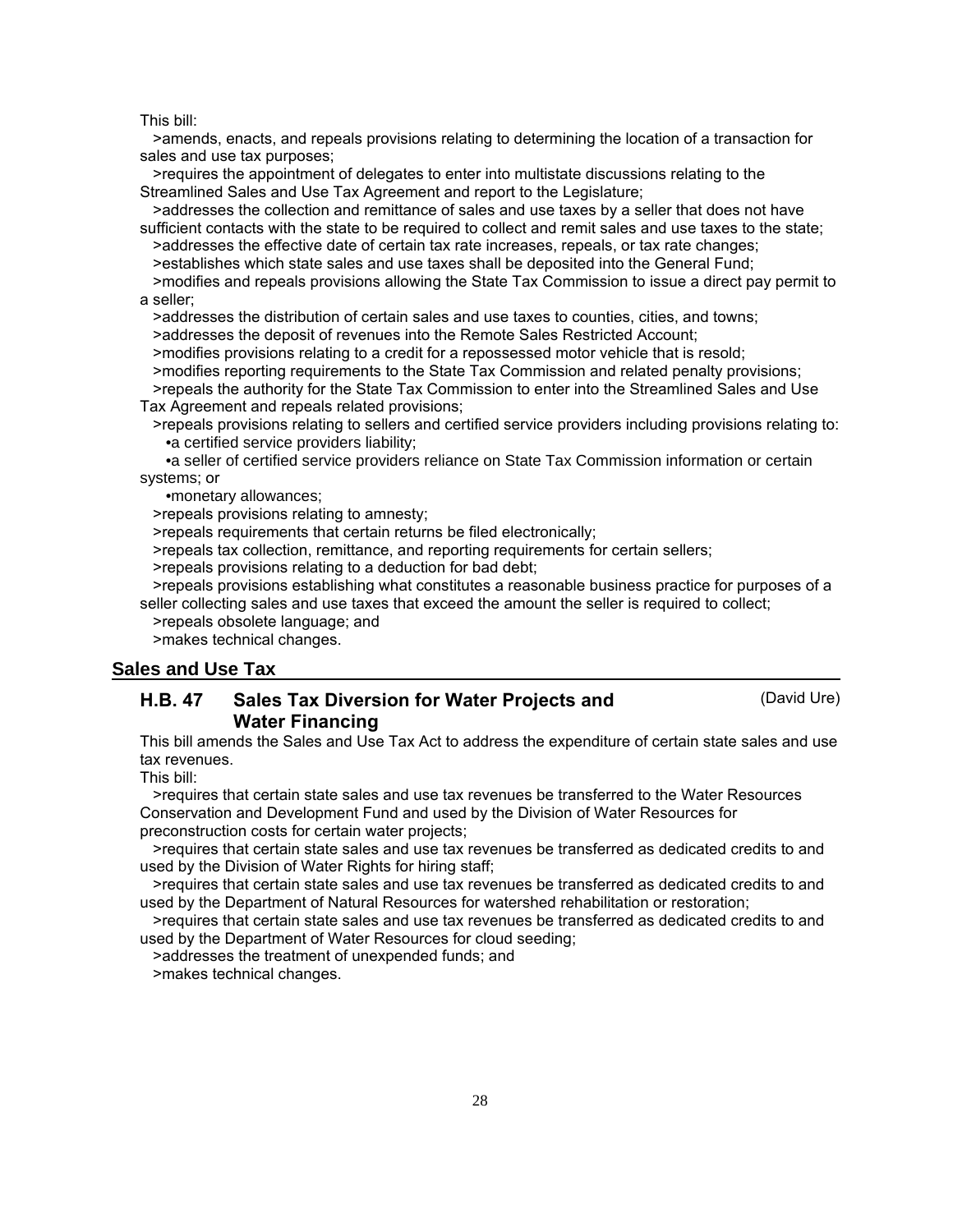## **Task Force / Committees**

### H.B. 357 Water Issues Task Force (David Ure)

This bill creates the Water Issues Task Force. This bill:

>creates the Water Issues Task Force;

>provides for membership of the task force and compensation for members;

>specifies duties and responsibilities of the task force; and

>specifies issues that the task force will review.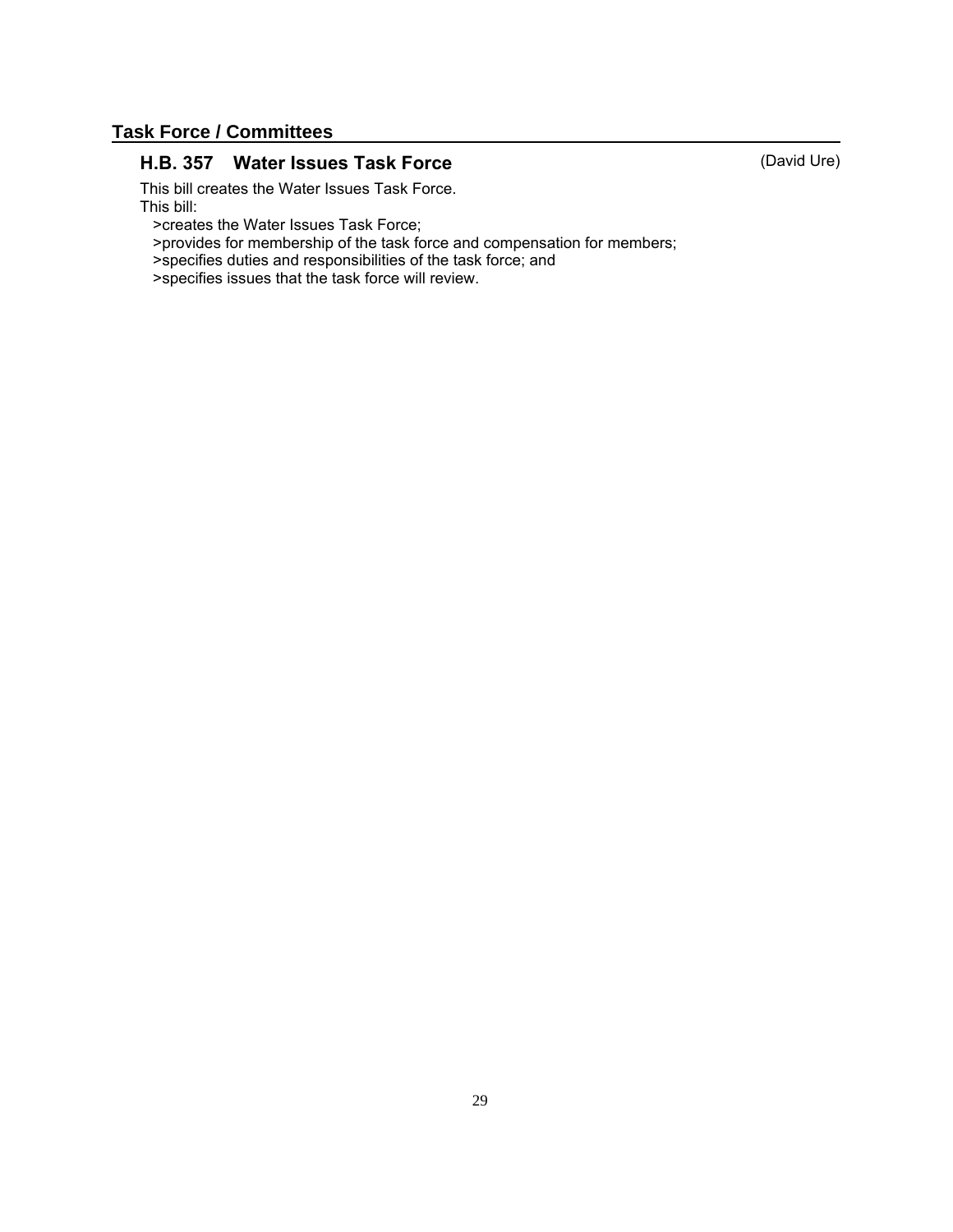## **Transportation**

### H.B. 112 Transportation Investment Act (Rebecca D. Lockhart)

This bill modifies the Sales and Use Tax Act and the Transportation Code by increasing funding for transportation.

This bill:

 >provides that a portion of the sales and use tax revenue shall be deposited annually into the Centennial Highway Fund Restricted Account;

 >provides that the portion of the sales and use tax revenue that is deposited annually into the Centennial Highway Fund Restricted Account shall be deposited annually in the Transportation Investment Fund of 2005 when the highway general obligation bonds have been paid off and the highway projects completed that are intended to be paid from revenues deposited in the Centennial Highway Fund Restricted Account;

 >authorizes the Transportation Investment Fund of 2005 monies to be used for certain purposes; and

>makes technical changes.

## **S.B. 18** Driving Under the Influence Amendments (Carlene M. Walker)

This bill modifies the Motor Vehicles Code, the State Affairs in General Code, the Criminal Code, and the Code of Criminal Procedure by amending provisions related to driving under the influence violations.

This bill:

>provides and amends definitions;

 >prohibits an interlock restricted driver from operating or being in actual physical control of a vehicle without an ignition interlock system;

>provides penalties for operation without an ignition interlock system;

>provides an affirmative defense for an ignition interlock system violation;

 >repeals the requirement that a person's driver license be coded if the person is required to use an ignition interlock system;

 >requires a peace officer to warn a person that has been placed under arrest for refusing to submit to a chemical test for alcohol or drugs that a refusal may result in a three-year prohibition of driving without an ignition interlock device;

 >provides that a peace officer shall impound a vehicle if the peace officer cites a person for an ignition interlock system violation;

 >extends the repeal of restrictions on pleas to driving under the influence violations from June 30, 2006 to June 30, 2008;

 >repeals the provision that prohibits a plea in abeyance to a driving under the influence violation beginning on July 1, 2006;

 >prohibits a plea in abeyance to a driving under the influence violation beginning on July 1, 2008; >amends restrictions on pleas to driving under the influence violations; and

>makes technical changes.

#### Public-private Partnerships for Tollway (Sheldon L. Killpack) **Facilities** S.B. 80

This bill modifies the Revenue and Taxation Code, Utah Procurement Code, and the Transportation Code by amending provisions relating to public-private partnerships for tollway facilities.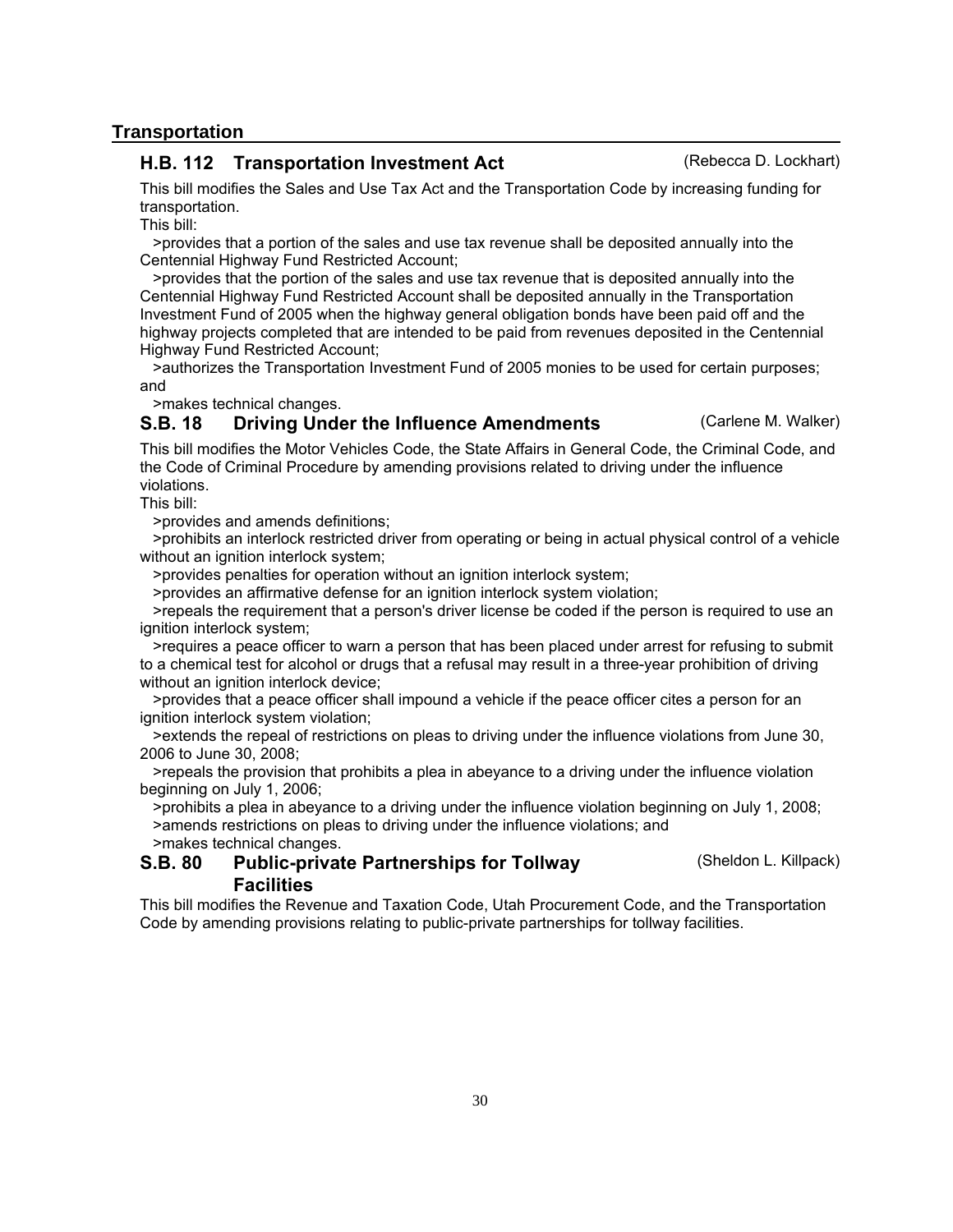>provides definitions;

 >exempts from the privilege tax the use or possession of public property as a tollway by a private entity pursuant to a tollway development agreement;

 >provides a procurement procedure for soliciting tollway development agreement proposals; >redesignates the Tollway Restricted Account within the Transportation Fund as a restricted special revenue fund;

 >authorizes the Department of Transportation, with approval of the Transportation Commission, to enter into public-private partnerships for tollway facilities;

 >requires the department and the commission to make rules establishing minimum guidelines for tollway development agreement proposals;

 >authorizes the department and the commission to accept solicited and unsolicited proposals for public-private partnerships for tollway facilities;

 >requires the department and the commission to make rules establishing procedures for accepting unsolicited proposals;

 >requires the department to engage outside counsel and consultants to provide the state advice on developing rules and guidelines for public-private partnerships and on evaluating the risks of a tollway development agreement proposal;

 >provides that toll rates on a tollway that is the subject of a tollway development agreement shall be established in the tollway development agreement;

 >requires the Transportation Commission to make rules setting any increases of tolls that are greater than the increases provided in a tollway development agreement;

 >requires the department to submit a tollway development agreement proposal or amendments or modifications to a tollway development agreement proposal to the Transportation Commission for approval prior to entering into the tollway development agreement:

 >requires the department to report to the Legislature on the status and progress of a tollway; and >makes technical changes.

#### S.B. 193 Speed Contest or Exhibition Amendments (Karen Hale)

This bill modifies the Motor Vehicles Code and the Uniform Driver License Act by amending provisions relating to engaging in a speed contest or an exhibition of speed. This bill:

 >requires a peace officer that arrests or cites an operator of a vehicle for violating the speed contest or exhibition of speed provision to seize and impound the vehicle with certain exceptions;

 >provides that if a vehicle is impounded and removed, the registered owner shall follow certain procedures and pay an administrative impound fee to have the vehicle released;

 >provides that a person who violates the speed contest or exhibition of speed provision is guilty of a class B misdemeanor;

 >requires the Driver License Division to suspend a person's driver license if the person violates the speed contest or exhibition of speed provision for a period of 60 days for a first offense and 90 days for a second offense;

 >requires a court to forward the report of a speed contest or exhibition of speed conviction to the Driver License Division; and

>makes technical changes.